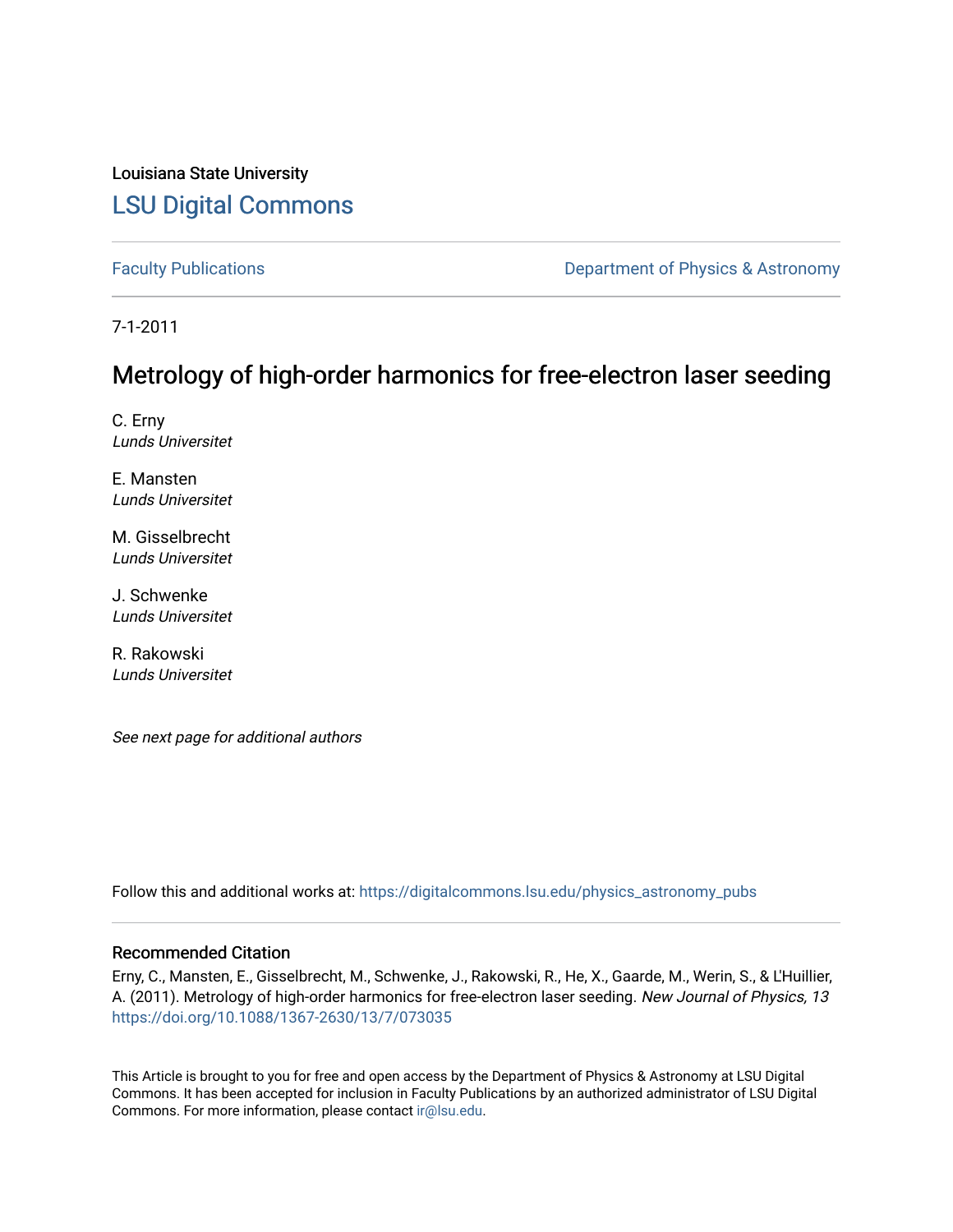### Authors

C. Erny, E. Mansten, M. Gisselbrecht, J. Schwenke, R. Rakowski, X. He, M. B. Gaarde, S. Werin, and A. L'Huillier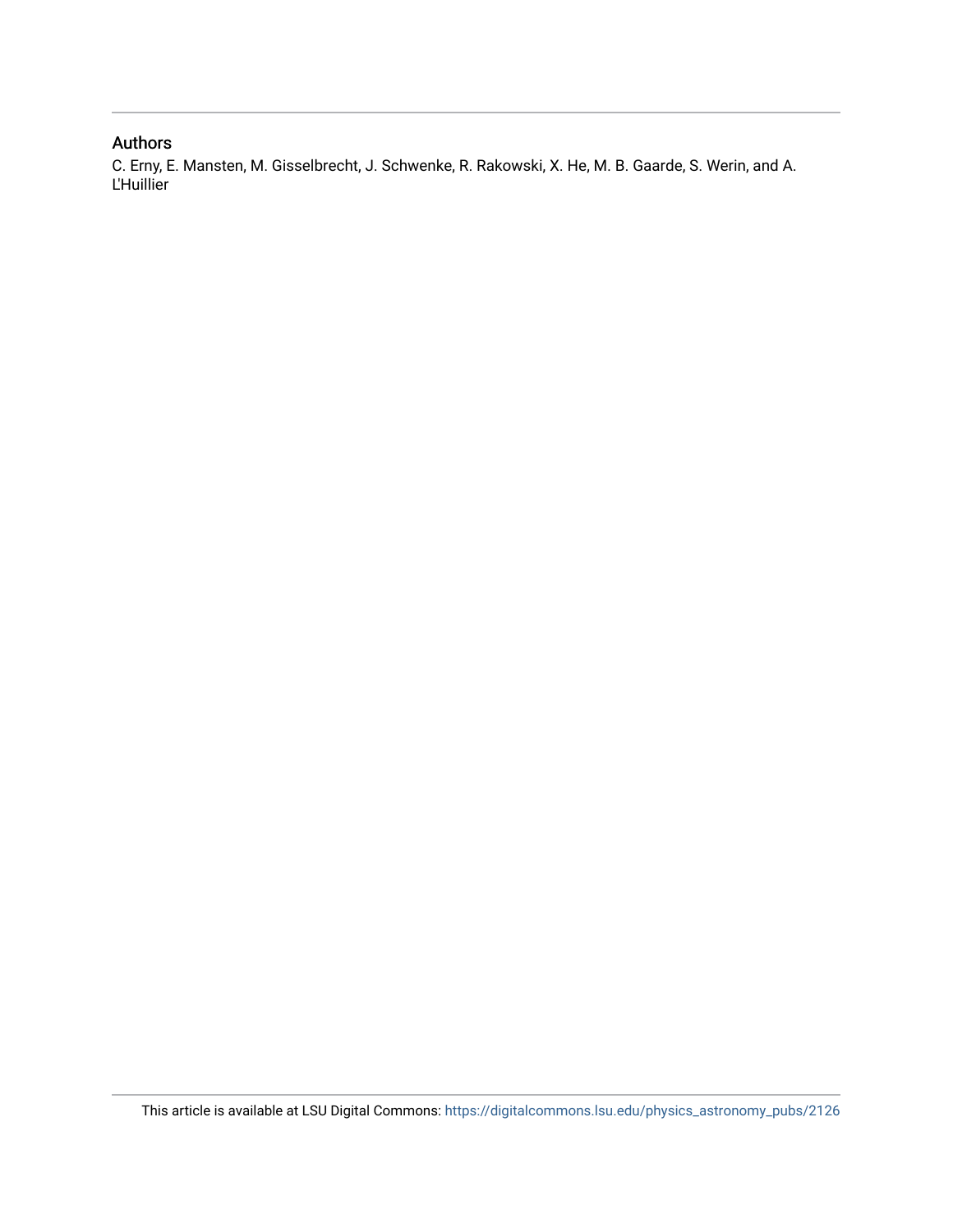# **New Journal of Physics**

The open access journal at the forefront of physics

Deutsche Physikalische Gesellschaft **DDPG** IOP Institute of Physics

### **OPEN ACCESS**

## Metrology of high-order harmonics for freeelectron laser seeding

To cite this article: C Erny et al 2011 New J. Phys. **13** 073035

View the [article online](https://doi.org/10.1088/1367-2630/13/7/073035) for updates and enhancements.

### You may also like

- [Pr](/article/10.1149/MA2015-03/1/70)<sub>2</sub>[NiO](/article/10.1149/MA2015-03/1/70)<sub>4+</sub> [Cathode Properties and](/article/10.1149/MA2015-03/1/70)<br>[Reaction at Interface with Ceria and](/article/10.1149/MA2015-03/1/70) **[Zirconia](/article/10.1149/MA2015-03/1/70)** -
- Reiichi Chiba and Hiroto Ishii
- [Chiral Charge Carriers Chiralions for](/article/10.1149/MA2021-01451789mtgabs) [Polyaniline Examined with Optical Rotation](/article/10.1149/MA2021-01451789mtgabs) **[Spectroelectrochemistry](/article/10.1149/MA2021-01451789mtgabs)** Kyoka Komaba and Hiromasa Goto
- [Galactic Center Workshop 2006](/article/10.1088/1742-6596/54/1/E01) Rainer Schödel, Geoffrey C Bower, Michael P Muno et al.

### Recent citations

- [Source noise suppression in attosecond](https://doi.org/10.1364/OE.412117) [transient absorption spectroscopy by](https://doi.org/10.1364/OE.412117) [edge-pixel referencing](https://doi.org/10.1364/OE.412117) Romain Géneaux et al
- [Attosecond pulse generation at ELI-ALPS](http://iopscience.iop.org/0953-4075/53/15/154004) [100 kHz repetition rate beamline](http://iopscience.iop.org/0953-4075/53/15/154004) Peng Ye et al
- [Compact 200 kHz HHG source driven by a](http://iopscience.iop.org/2040-8986/20/1/014007) [few-cycle OPCPA](http://iopscience.iop.org/2040-8986/20/1/014007) Anne Harth et al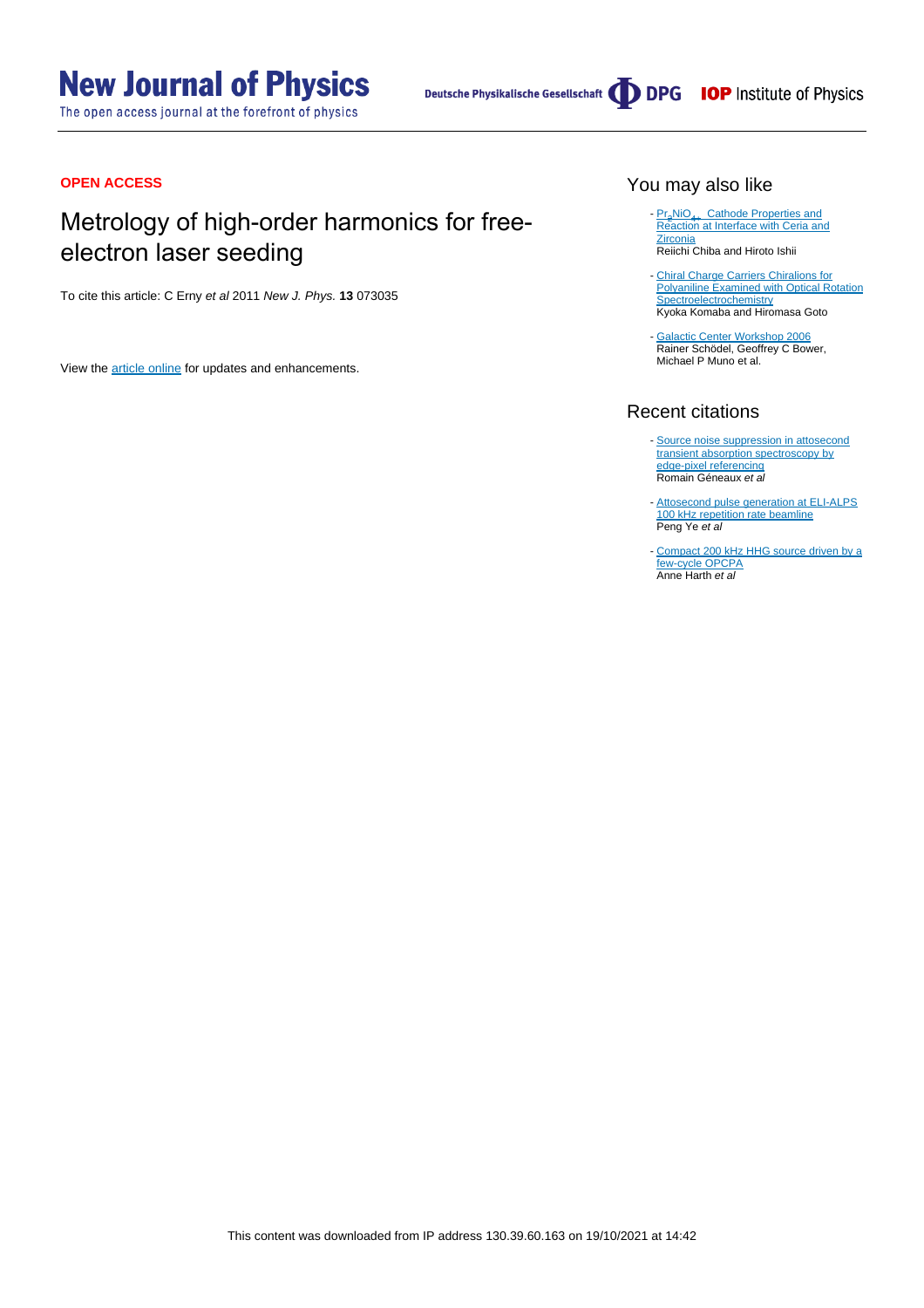# New Journal of Physics

The open-access journal for physics

# **Metrology of high-order harmonics for free-electron laser seeding**

 $\mathbf C$  Erny<sup>1</sup>, E Mansten $^{1,2,5}$ , M Gisselbrecht $^{1,3}$ , J Schwenke $^{1,2}$ ,  $\mathbf{R}$  Rakowski $^1$ , X He $^1$ , M B Gaarde $^4$ , S Werin $^2$  and A L'Huillier $^1$ 

<sup>1</sup> Department of Physics, Lund University, PO Box 118, SE-221 00 Lund, Sweden

<sup>2</sup> Max-lab, Lund University, PO Box 118, SE-221 00 Lund, Sweden <sup>3</sup> Department of Synchrotron Radiation Research, Lund University, PO Box 118, SE-221 00 Lund, Sweden <sup>4</sup> Department of Physics and Astronomy, Louisiana State University, Baton Rouge, LA 70803-4001, USA E-mail: [erik.mansten@maxlab.lu.se](mailto:erik.mansten@maxlab.lu.se)

*New Journal of Physics* **13** (2011) 073035 (20pp) Received 14 February 2011 Published 26 July 2011 Online at <http://www.njp.org/> doi:10.1088/1367-2630/13/7/073035

Abstract. We examine the characteristics of high-order harmonics generated with 800 nm, 25 mJ, 160 fs laser pulses in an Ar gas cell with the objective of seeding a free electron laser. We measure the energy per pulse and per harmonic, the energy jitter, the divergence and the position stability of the harmonic beam. We perform *ab initio* numerical simulations based on integration of the time-dependent Schrödinger equation and of the wave equation within the slowly varying envelope approximation. The results reproduce the experimental measurements to better than a factor of two. The interaction of a frequency comb of harmonic fields with an electron bunch in an undulator is examined with a simple model consisting of calculating the energy modulation owing to the seed–electron interaction. The model indicates that the undulator acts as a spectral filter selecting a given harmonic.

<sup>5</sup> Author to whom any correspondence should be addressed.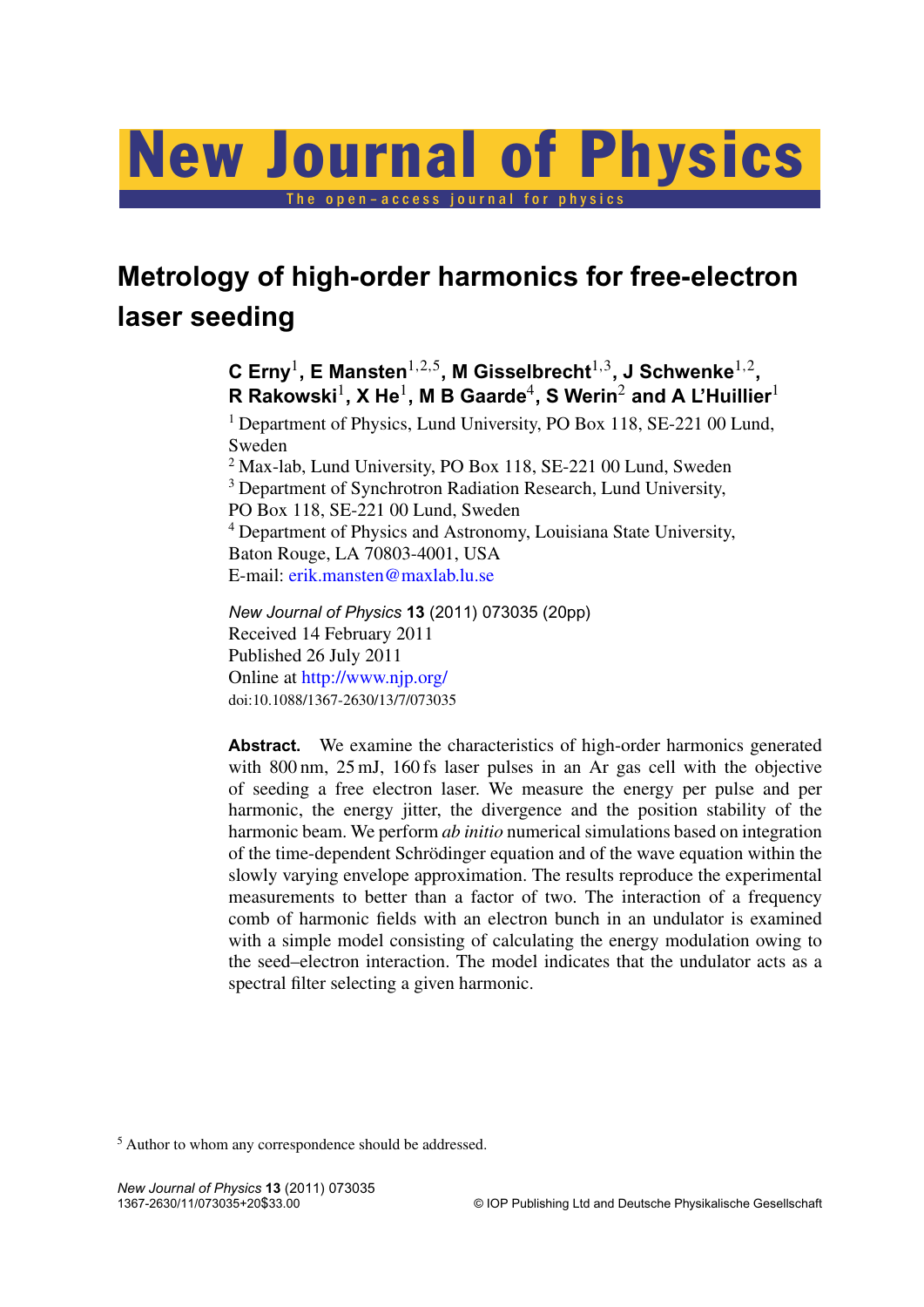### **Contents**

| 1. Introduction                                  | $\overline{2}$          |
|--------------------------------------------------|-------------------------|
| 2. Experimental method and results               | $\overline{\mathbf{3}}$ |
| 3. Simulation                                    | 9                       |
| 4. High-harmonic seeding of free-electron lasers | 12                      |
| <b>5. Conclusions</b>                            | 18                      |
| <b>Acknowledgments</b>                           | 18                      |
| <b>References</b>                                | 19                      |

### **1. Introduction**

Free electron lasers (FELs) are the upcoming tools for intense, time-resolved experiments in the x-ray wavelength regime. Radiation with wavelength as short as 1.5 Å has been generated at the Linac Coherent Light Source (LCLS) at SLAC (Stanford) and is now available for user operation [\[1\]](#page-21-0). For the wavelength range between 4.5 and 47 nm, pulse energies of a few tens of  $\mu$ J are available at the free-electron laser in Hamburg (FLASH). The pulse duration is about 25 fs and the facility is open for user operation since 2005 [\[2\]](#page-21-0). LCLS, FLASH and many upcoming FELs are based on self-amplified stimulated emission (SASE) [\[3,](#page-21-0) [4\]](#page-21-0). The drawback of this process is that the SASE process starts from noise, resulting in a noisy time structure with random spikes and limited temporal coherence [\[5\]](#page-21-0). Novel schemes have been introduced to overcome these limitations by seeding the FEL with an external light field: for example, high-gain harmonic generation (HGHG) [\[6–8\]](#page-21-0), echo-enabled harmonic generation (EEHG) [\[9\]](#page-21-0) and coherent harmonic generation (CHG) [\[10\]](#page-21-0). These schemes use either seeding by the direct output from a laser or after nonlinear frequency conversion of the seeding laser field in a nonlinear crystal, e.g. frequency tripling [\[11\]](#page-21-0), or by high-order harmonic generation (HHG) in a dilute gas target [\[12,](#page-21-0) [13\]](#page-21-0). A great deal of effort is currently devoted to a seeded FEL at FLASH by using the 21st harmonic of a short-pulse titanium–sapphire (Ti : Sa) laser [\[14\]](#page-21-0).

Designing seeded FELs using HHG requires a precise knowledge of the performance and stability of HHG sources. Although there are numerous articles on HHG in the literature since its discovery in 1987 [\[15\]](#page-21-0), only a few mention exact photon numbers [\[16–21\]](#page-21-0), and always in optimized conditions. In addition, the overall stability of the HHG source needs to meet the requirements of an FEL [\[22\]](#page-21-0) in terms of energy and pointing stability.

Another demand from the FEL community is a numerical code for simulating HHG in different conditions [\[23–25\]](#page-21-0), the output of which could be used in FEL codes such as GENESIS [\[26\]](#page-22-0), GINGER [\[27\]](#page-22-0) or PERSEO [\[28\]](#page-22-0). A difficulty is that the experimental optimization of the laser parameters and interaction geometry has to be simulated in order to obtain a reliable output of the calculation. Some of the parameters are usually not accessible or measurable, such as the wavefront and divergence of the driving laser field inside the gas cell, or the gas density and distribution.

In the HHG process, odd harmonics, from the third order up to a cut-off that can be far in the soft x-ray range [\[29\]](#page-22-0), are generated. In the time domain, a sequence of light bursts with attosecond pulse duration, a so-called attosecond pulse train (APT) [\[30,](#page-22-0) [31\]](#page-22-0), is created. An FEL, on the other hand, is a fairly narrowband device, with a maximum supported bandwidth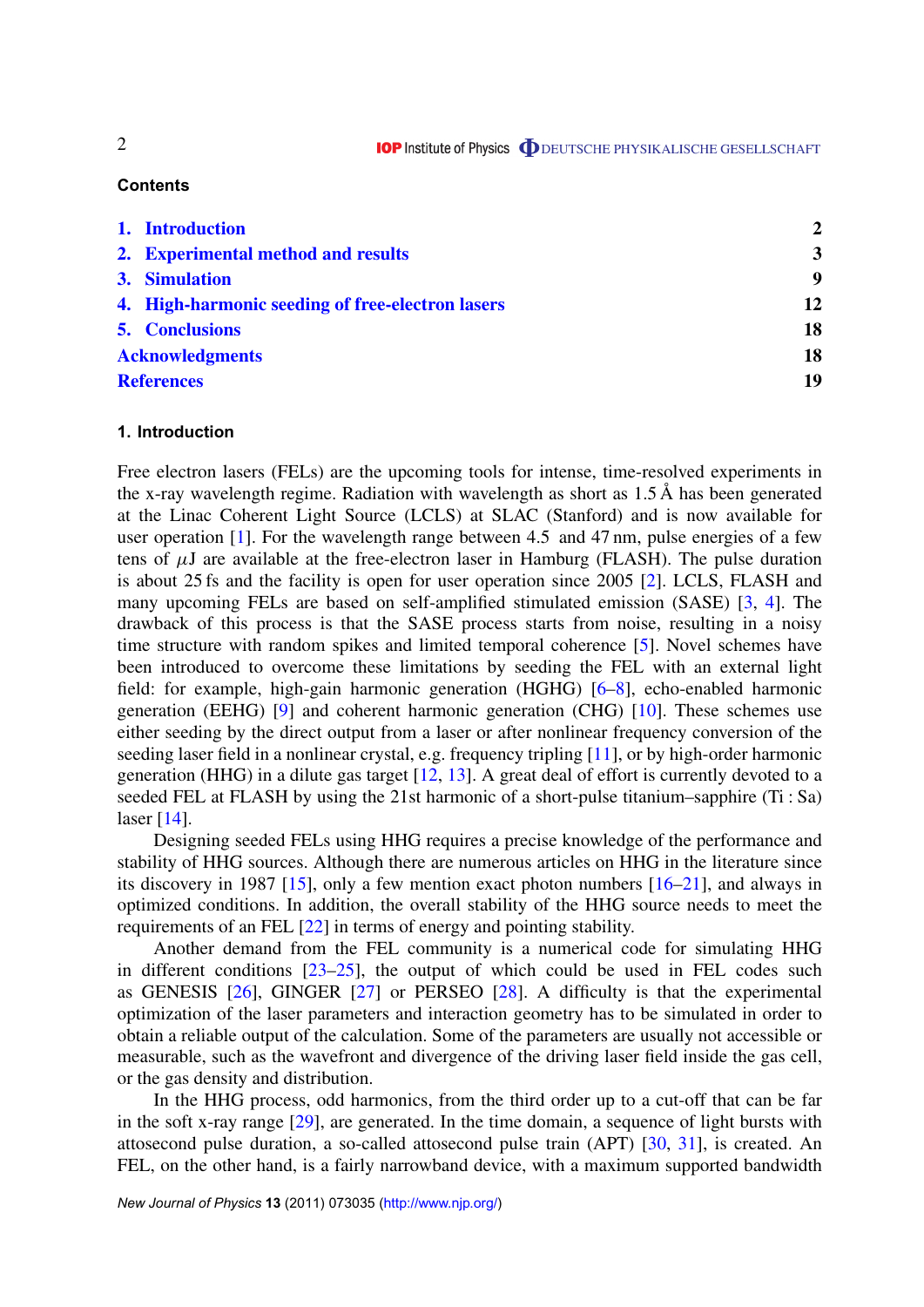### **IOP** Institute of Physics **ODEUTSCHE PHYSIKALISCHE GESELLSCHAFT**

<span id="page-5-0"></span>

**Figure 1.** The HHG setup. The focusing mirror and aperture were adjusted for harmonic yield optimization.

typically of the order of 1% of the wavelength or lesser. An interesting question is whether FEL seeding depends on the bandwidth and temporal structure of the seed radiation. Seeding can be achieved directly with the emitted HHG radiation, consisting of a train of attosecond pulses. Alternatively, a single harmonic can be selected, e.g. with a multilayer mirror, and used for seeding.

In this paper, we discuss the performances of an 'ordinary' HHG source as it could be integrated into running FEL facilities. We generate harmonic radiation in argon between 30 and 40 nm with up to 25 mJ, 160 fs pulses, centered at 800 nm wavelength. We present a detailed characterization of our source, including the absolute photon flux, the energy jitter and the pointing and divergence stability (section 2). We develop a numerical code (HARP) to simulate the experimental conditions, including the optimization procedure regarding focusing geometry and the position of the focus in the generating cell. The experimental results are found to be within a factor of two of the predictions of this HHG code (section [3\)](#page-11-0). Finally, in section [4,](#page-14-0) we present a simple model where the energy modulation of an electron in an undulator subjected to a combination of harmonic fields is calculated. The results indicate that an undulator acts as a natural spectral filter and that pre-filtering a single harmonic should not be a requirement for seeding.

#### **2. Experimental method and results**

The experiment was performed at the Lund High-Power Laser Facility, with a 10 Hz Ti : Sa laser system, delivering pulse energies up to 1 J with duration down to 40 fs. For our experiment, we used at most 25 mJ in 160 fs pulse duration. The reason for this mode of operation was to reproduce the conditions of laser systems such as the one being used at Max-lab for the test-FEL facility [\[32\]](#page-22-0). In future, Ti : Sa laser systems could be replaced by optical parametric amplifiers [\[33\]](#page-22-0) seeded by low-noise diode-pumped solid-state lasers [\[34,](#page-22-0) [35\]](#page-22-0), delivering a similar bandwidth and pulse duration.

The experimental setup is schematically represented in figures 1 and [2.](#page-6-0) The laser power was adjusted by a half-wave plate and a polarizer in front of the compressor. The incoming infrared (IR) laser beam was focused by a spherical mirror with  $f = 2$  m focal length into a gas cell with 1 mm transverse diameter. The length of the gas cell was previously optimized to be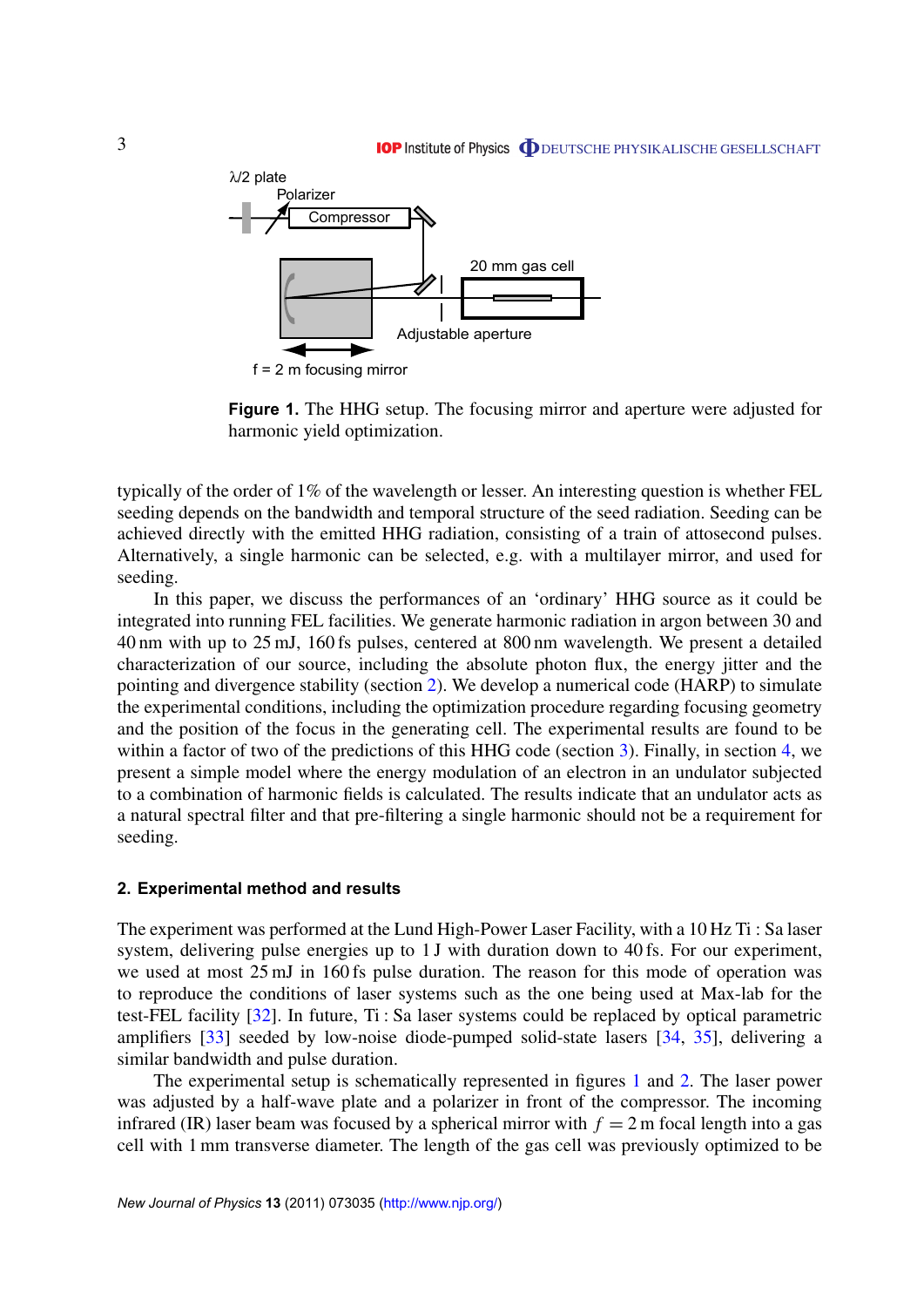**IOP** Institute of Physics **ODEUTSCHE PHYSIKALISCHE GESELLSCHAFT** 

<span id="page-6-0"></span>

**Figure 2.** The detection setup including the XUV-CCD, Al filters (F1–F3) to filter the harmonics from the IR and mirrors  $(M1, M2)$  to direct the beam into the XUV spectrometer. F1 and F2 could be removed from the beam path. The beam was sent to the XUV spectrometer by the insertion of M1.

 $\sim$ 20 mm [\[20\]](#page-21-0). With an adjustable aperture after the focusing mirror, the focusing conditions, pulse energy and therefore the IR intensity inside the gas cell could be controlled. The focusing mirror could be moved to control the focus position relative to the center of the gas cell.

The generated harmonics propagate together with the driving IR laser field into the detection chamber. A first Al filter (F1) at the entrance of the detection chamber was used to transmit the extreme ultraviolet (XUV) and block the major part of the IR. The XUV pulse is sent either directly into a calibrated XUV charge-coupled device (XUV-CCD) (Andor iKon-L) or via two metallic plane mirrors (M1, M2) into an XUV spectrometer (Jobin-Yvon PGM-PGS 200). The calibrated CCD allowed us to analyze the XUV signal in terms of absolute energy, energy stability, beam shape and pointing stability. Combining this information with the measured spectra, pulse energy calibration of the individual harmonics could be performed. Two additional Al filters (F2 and F3) were used to prevent saturation and damage of the XUV-CCD.

The Al filters were grown in house. F1 and F2 were mounted on translation stages and could be moved in and out of the beam. This setup allowed us to determine the transmission of these filters, which was measured with the XUV-CCD to be comparable, of the order of 25%. The spectral response was determined using the XUV spectrometer. We found the best agreement between our measurements and the transmission calculated for a 170 nm-thick Al filter with 8 nm oxide layers on both sides (see figure [3\)](#page-7-0) [\[36\]](#page-22-0). Note that the last data point at 51 eV, obtained for a weak harmonic, with a low signal-to-noise ratio (see figure [8\)](#page-10-0), was not included in the fit. The estimated filter thickness was somewhat thinner than the 200 nm for which the filters have been designed. Assuming constant oxide layer thickness, most of our measurement points were within a window between 140 and 200 nm thickness (gray shaded area in figure [3\)](#page-7-0).

The incidence angle on both mirrors was 11.25◦ . The reflectance of the two mirrors was calculated using tabulated refractive index data [\[36,](#page-22-0) [37\]](#page-22-0). The spectrometer was able to detect frequencies from harmonic 19 upwards. It was placed at a relatively long distance (2 m) after the generation chamber. In addition to the spectrum, the spatial profile in one dimension and therefore the divergence of the individual harmonics could be measured.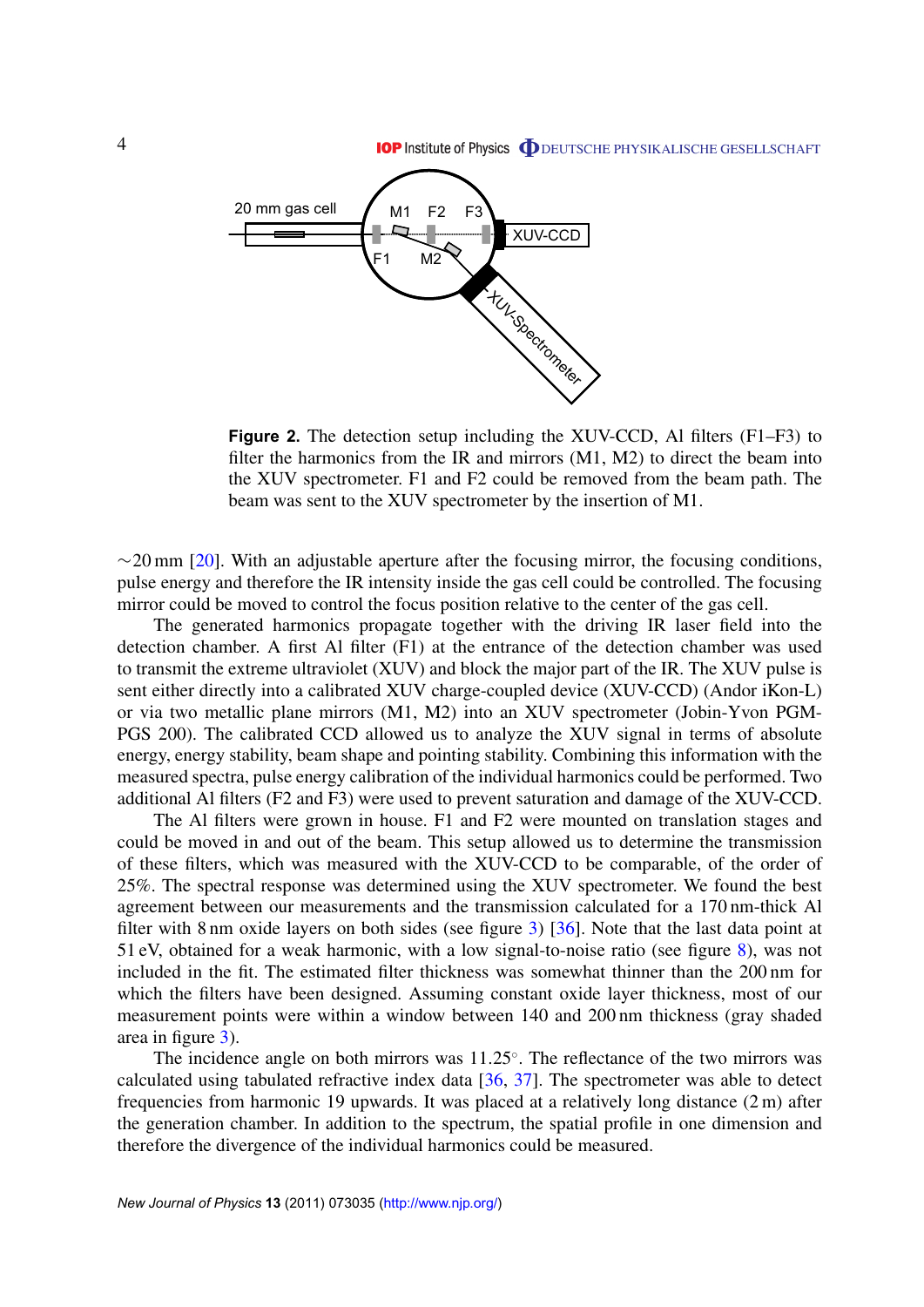<span id="page-7-0"></span>

**Figure 3.** Measured aluminum filter transmission from the averaged data of three measurement sets (circles, squares and diamonds) together with the calculated transmission for a 170 nm Al filter with two  $8 \text{ nm Al}_2O_3$  layers (black line). The upper limit of the light gray area designates a 140 nm-thick Al filter (upper dashed line) and the lower limit a 200 nm Al filter (lower dashed line), both with two 8 nm-thick oxide layers.



**Figure 4.** Single-shot CCD image of the harmonic beam showing the excellent beam quality of the XUV beam. *x* is the horizontal and *y* the vertical direction.

The IR pulse energy was varied between 5.5 and 25 mJ by the rotation of the half-wave plate (see figure [1\)](#page-5-0). This energy was measured after the compressor through a 25 mm-wide reference iris. The integrated HHG signal was optimized by moving the focusing mirror and adjusting the variable aperture. By changing the focus position and the beam divergence in the target, phase matching conditions for the short trajectory could be optimized. After the optimization, 3–8.8 mJ pulse energy was available for HHG. Figure 4 shows the single-shot farfield profile of the XUV radiation, measured with the CCD. The slightly elliptical beam shape was due to the off-axis focusing by a spherical mirror. This could be prevented by using the focusing mirror on-axis or replacing the mirror with a lens or an off-axis parabolic mirror.

The total number of photons per shot, with energy higher than  $\sim$ 15 eV, was measured by integrating the beam profile and using the calibration curve from the manufacturer. The results are shown by the solid line in figure [5.](#page-8-0) As expected, the number of photons increases with IR driving pulse energy up to  $\sim$ 3 × 10<sup>10</sup> photons pulse<sup>-1</sup>. The optimized aperture size decreases with increasing driving pulse energy, and consequently a large amount of laser pulse energy is wasted. It should be possible to use the driving pulse energy more efficiently with longer focallength optics and larger apertures [\[18,](#page-21-0) [38\]](#page-22-0). This would likely lead to higher generated photon numbers. Due to space limitations, this was not possible in our experiment. The root-mean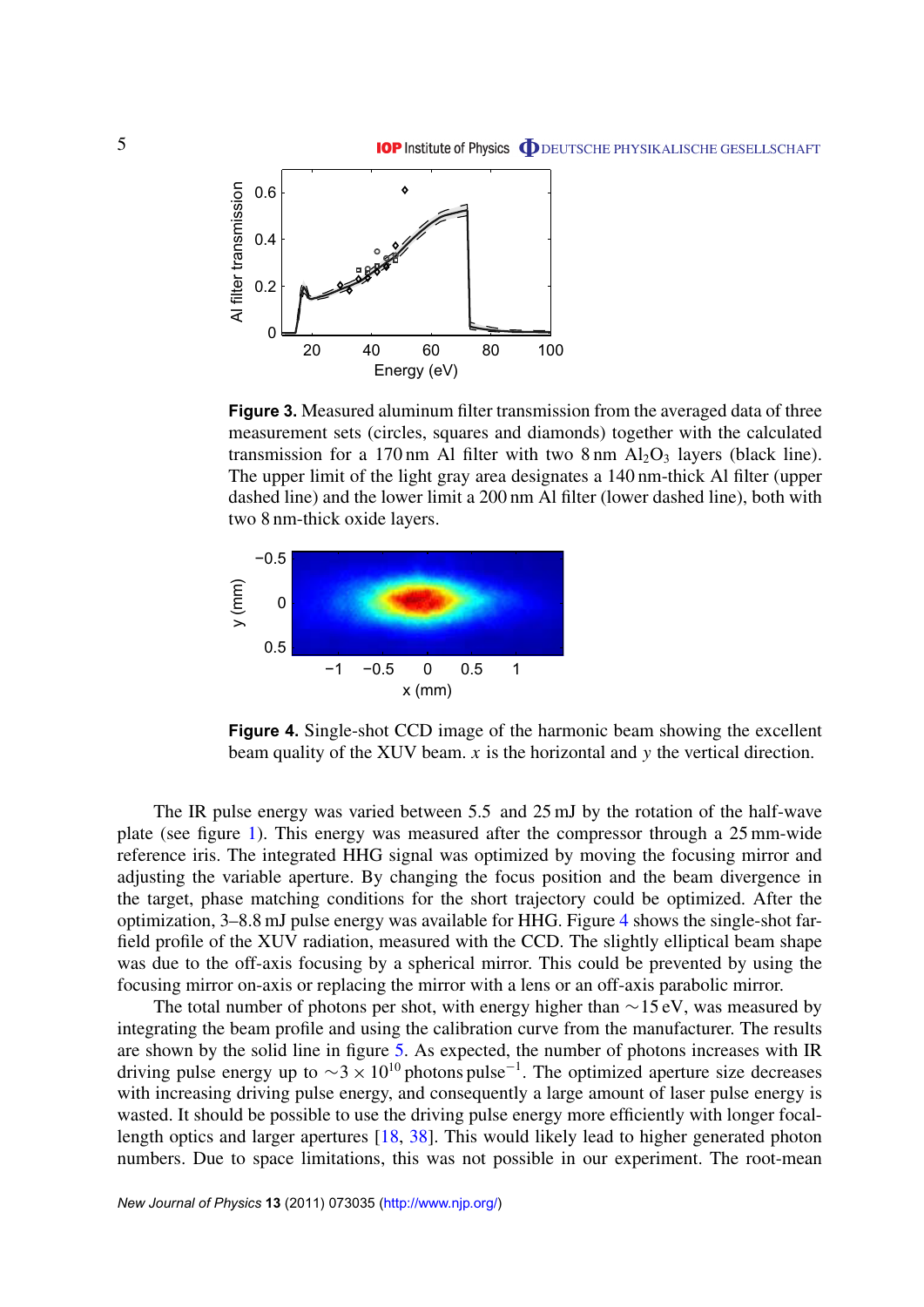<span id="page-8-0"></span>

**Figure 5.** The number of generated harmonic photons (squares) and relative intensity fluctuations (circles) as a function of driving pulse energy. Each data point represents an average over 200 laser shots.

squared (rms) fluctuations in the photon number (circles) were  $\sim$ 7% at the minimum driving pulse energy used, decreasing to 2% at 8.8 mJ. This could be due to better phase matching in these conditions, so that HHG becomes less sensitive to laser intensity fluctuations (see figure [10\)](#page-13-0).

The same data set was also used for the spatial analysis presented in figure [6.](#page-9-0) The  $1/e<sup>2</sup>$ beam radius measured on the XUV-CCD chip decreases in both the horizontal and vertical directions with increasing driving energy. The reason for the relatively small beam size at high IR energy is that the harmonic yield is maximized for a small-diameter aperture, which results in small IR and XUV divergences. Figure  $6(b)$  $6(b)$  shows the shot-to-shot variation in divergence. The relative fluctuations are approximately 3% for both directions. Using the XUV spectrometer, we were also able to resolve the relative divergence changes of the individual harmonics. These were found to be typically between 5 and 10% and therefore higher than the averaged value of the overall beam.

The pointing instability was measured to be  $\sim$ 25  $\mu$ m on the CCD chip, which represents  $\sim$ 3% of the averaged beam radius (figure [7\)](#page-9-0). The generation process could lead to pointing instabilities, owing to pressure turbulence or laser variation in the interaction region. In this case, since the distance between the XUV-CCD and the cell is 2 m, this would mean a pointing stability of better than 12.5  $\mu$ rad. Another (and most probable) source of pointing instability is that of the laser itself, which could be improved by stabilization techniques. The XUV-beam stability requirements for the seeded FLASH (sFLASH) facility were recently studied by Azima *et al* [\[22\]](#page-21-0). They showed that a 35  $\mu$ m spatial or a 20  $\mu$  rad angular offset of the HHG beam compared with the electron bunch leads to a 5% decrease of the FEL saturation power. The measured values in our experiment are well below these values.

The combination of the measurements with the XUV-CCD and the spectrometer allowed us to determine the absolute pulse energy per harmonic order. The spectral detection range of the XUV-CCD was limited to harmonic 13 and higher due to the transmission of the aluminum filters, while the spectrometer covered only the frequency range from harmonic 19 and higher. Therefore, we had to estimate the spectral amplitude of the lower-order harmonics. Harmonics 13–19 are in the plateau of the harmonic spectrum [\[29,](#page-22-0) [39\]](#page-22-0), where the harmonic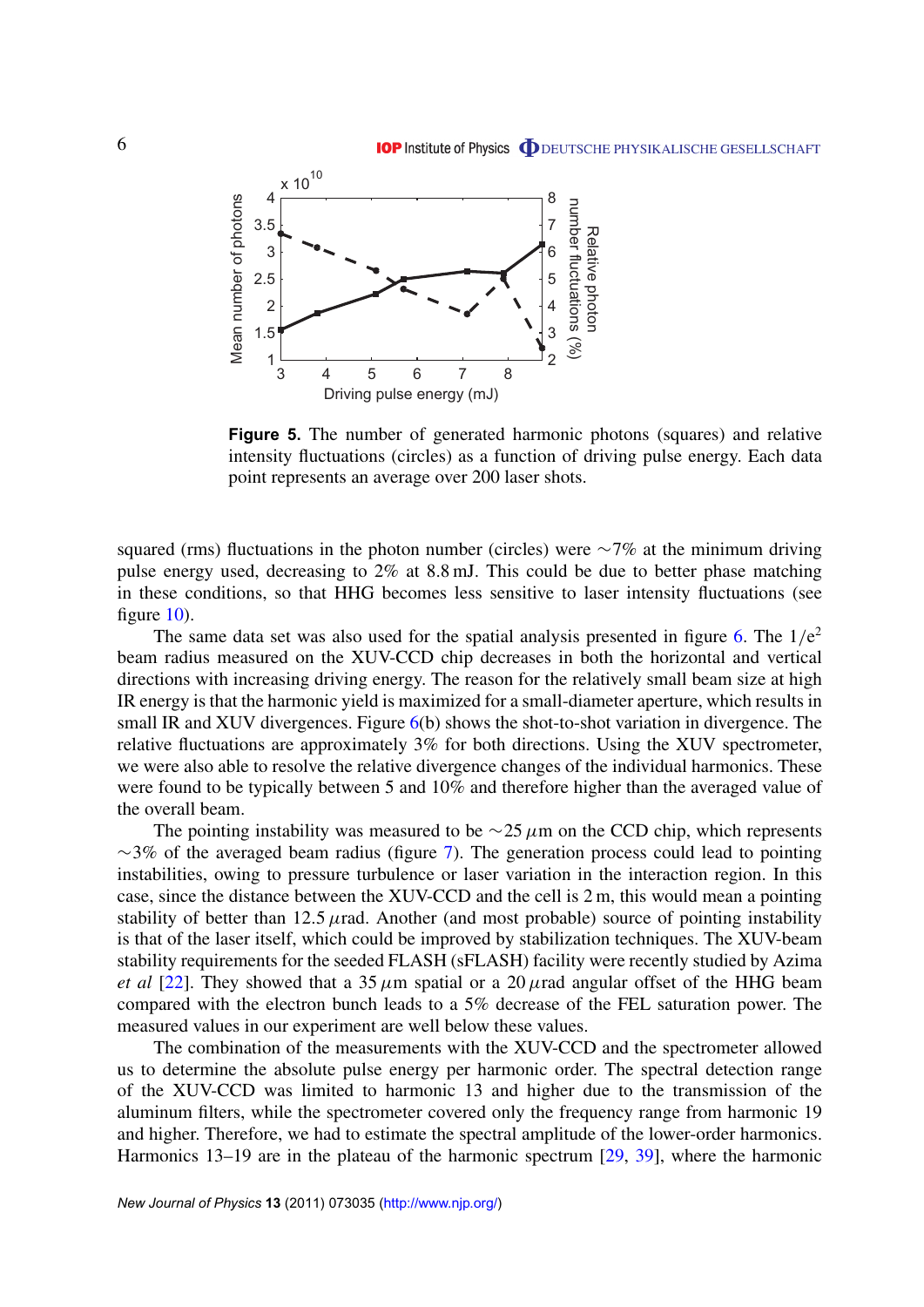<span id="page-9-0"></span>

**Figure 6.** (a) HHG divergence in the horizontal (circles) and vertical (squares) directions, measured 2 m after the HHG source; (b) rms divergence variations in the horizontal (circles) and vertical (squares) directions.



**Figure 7.** The HHG source's absolute rms pointing instability (squares) and relative to the mean  $1/e^2$  beam radius (circles).

amplitude varies slowly. Based on this argument we assumed that the invisible harmonics were equally strong, with an amplitude corresponding to the mean amplitude of the four lowestorder detected harmonics. The pulse energies of individual harmonics were deducted from consecutive measurements of the total number of photons per shot using the XUV-CCD and of the harmonic spectra. For the stability analysis, we recorded a series of 128 single-shot spectra for each driving laser pulse energy.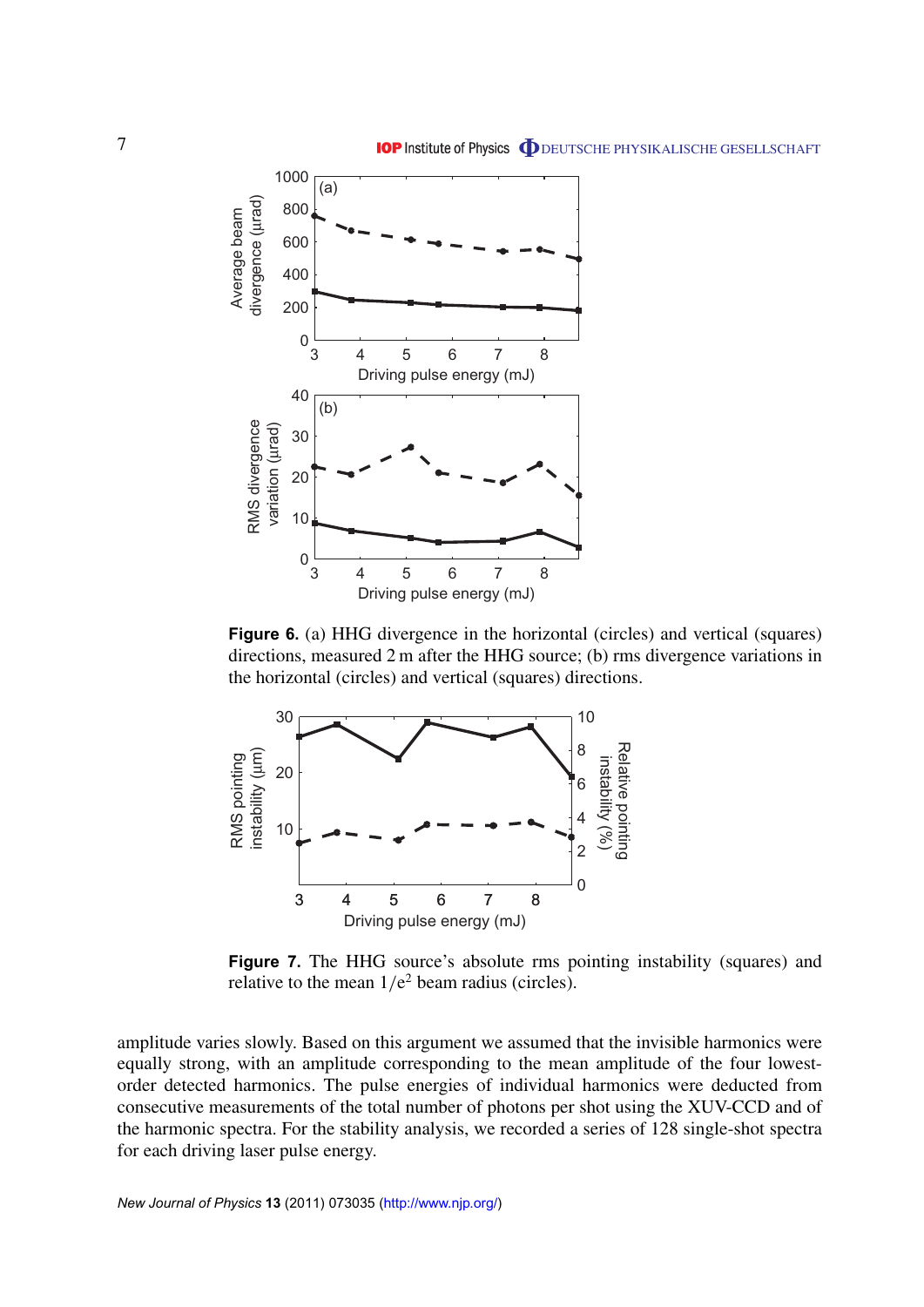<span id="page-10-0"></span>

**Figure 8.** Individual spectra (gray lines) for different driving pulse energies, 8.8, 5.1 and 3 mJ, with individual integrated harmonic energies (black circles).

The performances of our XUV source and its laser energy scaling are summarized in figure 8 and in table [1.](#page-11-0) In addition to the spectra, which correspond to an average of 128 single-shot measurements, the total energy per harmonic (circles) are also shown. The individual spectra are broad compared with what could be expected from the laser pulse duration (160 fs). This is because the IR laser pulse was not transform limited. The measured spectral bandwidths correspond to those that could be expected for HHG from a 40 fs laser pulse. At low driving laser power, harmonic 27 shows the highest energy. By increasing the IR energy, the aperture needs to be decreased for optimum harmonic generation. In these conditions, mainly the lowerorder harmonics gain energy. At the highest IR energy, harmonic 21 is the strongest, with an average photon count of  $6.5 \times 10^9$ , corresponding to a harmonic energy of 34 nJ. The maximum achieved single-shot value for harmonic 21 was 40 nJ. The neighboring harmonics are slightly weaker but the average harmonic energy is still in the range between 20 and 25 nJ.

The pulse energy fluctuations of the individual harmonics are between 5 and 10% and thus higher than the total energy fluctuations. The difference between the total and individual harmonic energy fluctuations can be attributed to a difference in sensitivity of the harmonics to laser energy. The optimized, phase-matched harmonics are relatively insensitive to laser energy fluctuations, while the weak ones exhibit a stronger dependence on laser energy fluctuations.

To seed a SASE-FEL successfully, the seed must out-compete the shot noise in the start-up of the FEL process. The shot-noise power  $P_0$  can be estimated from [\[40\]](#page-22-0)

$$
P_0 = \frac{4}{5}\rho^2 \omega_0 E_{\mathfrak{b}},\tag{1}
$$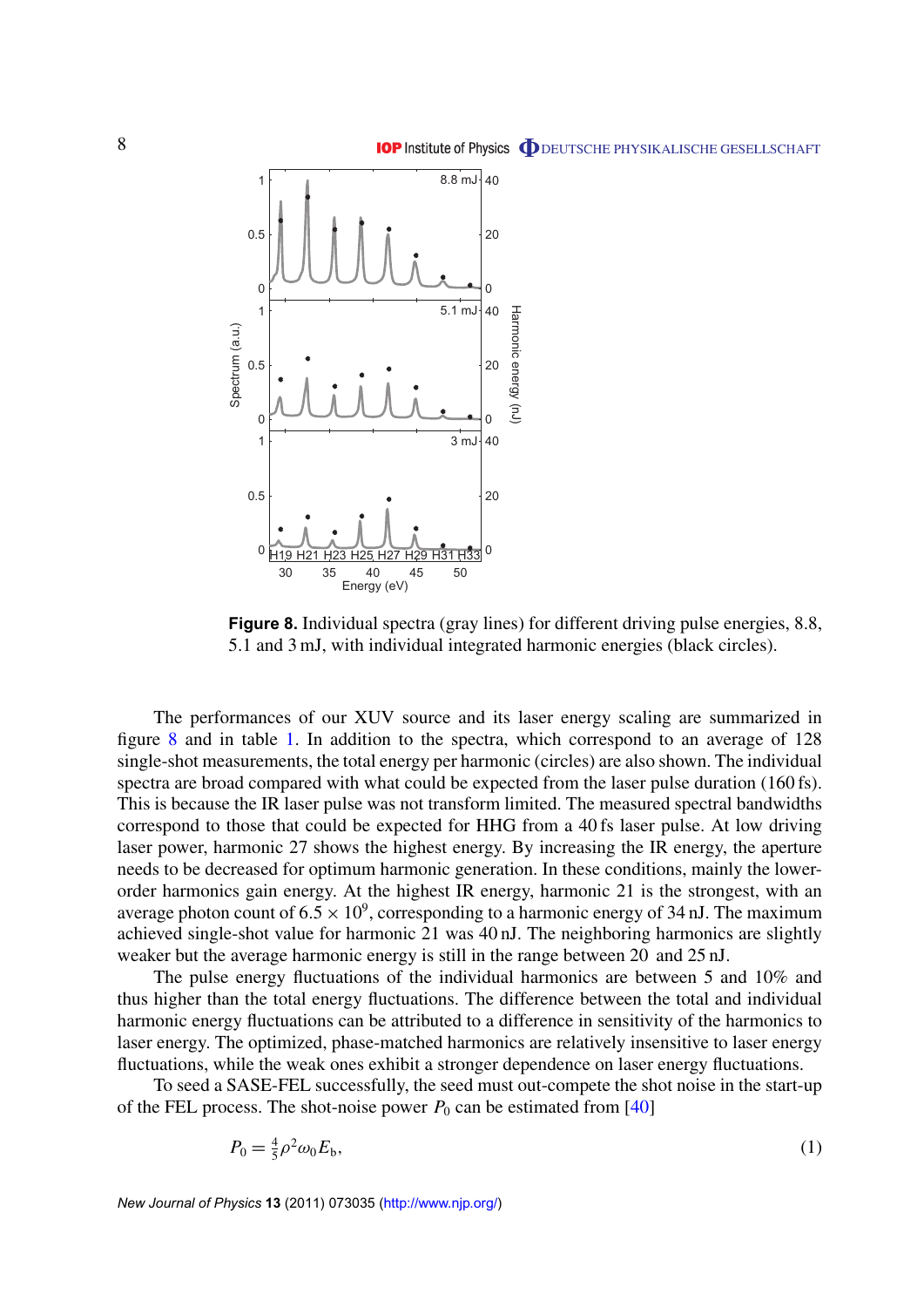| Harmonic order               | 19  | 21  | 23  | 25  | 27  | 29  | 31  | 33  |
|------------------------------|-----|-----|-----|-----|-----|-----|-----|-----|
| Max. number photons $(10^9)$ | 6.3 | 7.6 | 4.8 | 4.7 | 4.3 | 2.2 | 0.6 | 02  |
| Mean number photons $(10^9)$ | 5.3 | 6.5 | 3.8 | 3.9 | 3.3 |     | 0.6 | 0.2 |
| Max. energy $(nJ)$           | 30  | 40  | 28  | 29  | 30  | I٦  | 49  | 16  |
| Mean energy (nJ)             | 25  | 34  | 22  | 24  | 22  | 12  | 4.3 |     |
| Energy jitter $(\%)$         |     | h   |     |     | 10  | h   |     |     |
|                              |     |     |     |     |     |     |     |     |

<span id="page-11-0"></span>**Table 1.** Number of photons, energy and energy jitter of our optimized HHG source.

where  $\rho$  is the Pierce parameter [\[3\]](#page-21-0) describing the gain per undulator period,  $E_b$  the electron beam energy and  $\omega_0$  the seed frequency. Assuming that  $\rho = 2.2 \times 10^{-3}$ ,  $E_b = 900$  MeV [\[40\]](#page-22-0), we calculate a shot-noise power level  $P_0 \approx 20$  W. For high-harmonic pulses with 160 fs duration and 30 nJ energy, the corresponding seed power is  $P_s \approx 200 \text{ kW}$ . This is four orders of magnitude higher than the shot-noise limit. Even including some transport optics to get the beam into the FEL, enough seed power should remain for successful HHG seeding. In general, it is of interest to maximize the energy in the harmonic beam. This facilitates the transport of the beam, which is necessary when the HHG setup cannot be installed close to the FEL. In addition, the energy modulation of the electrons scales with the strength of the modulation field. A high seed energy therefore reduces the undulator length required for the amplification. Since  $P_0$  is proportional to  $\omega_0$  and  $E_b$ , more seed power is required at shorter wavelengths. Soft x-ray harmonics have been generated [\[43\]](#page-22-0), but seeding in this wavelength region is still challenging.

In the present setup, the HHG stability is mainly limited by the overall stability of the employed Ti : Sa laser system. There is neither pointing nor pulse energy stabilization. The implementation of such stabilization systems would improve the stability of the harmonic output. Other options would be to replace the Ti : Sa laser by a diode-pumped solid-state laser system, well known for its high stability and reliability in operation.

### **3. Simulation**

A numerical code (HARP, high-order HARmonic generation and Propagation within the slowly varying envelope approximation) has been developed for calculating the harmonic fields generated in the medium. The code is based on the integration of the propagation equations for the harmonic and IR laser fields in a gas within the paraxial and adiabatic approximations. We thus assume that the main features of the generation process are determined by the instantaneous intensity of the laser  $[23]$ . The propagation equation for each harmonic component can be written as

$$
\nabla_{\perp}^{2} E_{q} + 2ik_{q} \frac{\partial E_{q}}{\partial z} + 2k_{q} \Delta k_{q} E_{q} = -\frac{q^{2} \omega^{2}}{\epsilon_{0} c^{2}} P_{q}^{NL},
$$
\n(2)

where *z* denotes the directions of propagation,  $\omega$  the IR laser frequency,  $E_q(\vec{r}, t)$  is the complex slowly varying envelope of the harmonic field,  $k_q$  the corresponding wave vector and  $P_q^{\text{NL}}(\vec{r}, t)$ the laser-induced nonlinear polarization equal to

$$
2N_a(\vec{r},t)D_q(I(\vec{r},t))e^{iq\phi(\vec{r},t)}.
$$
\n
$$
(3)
$$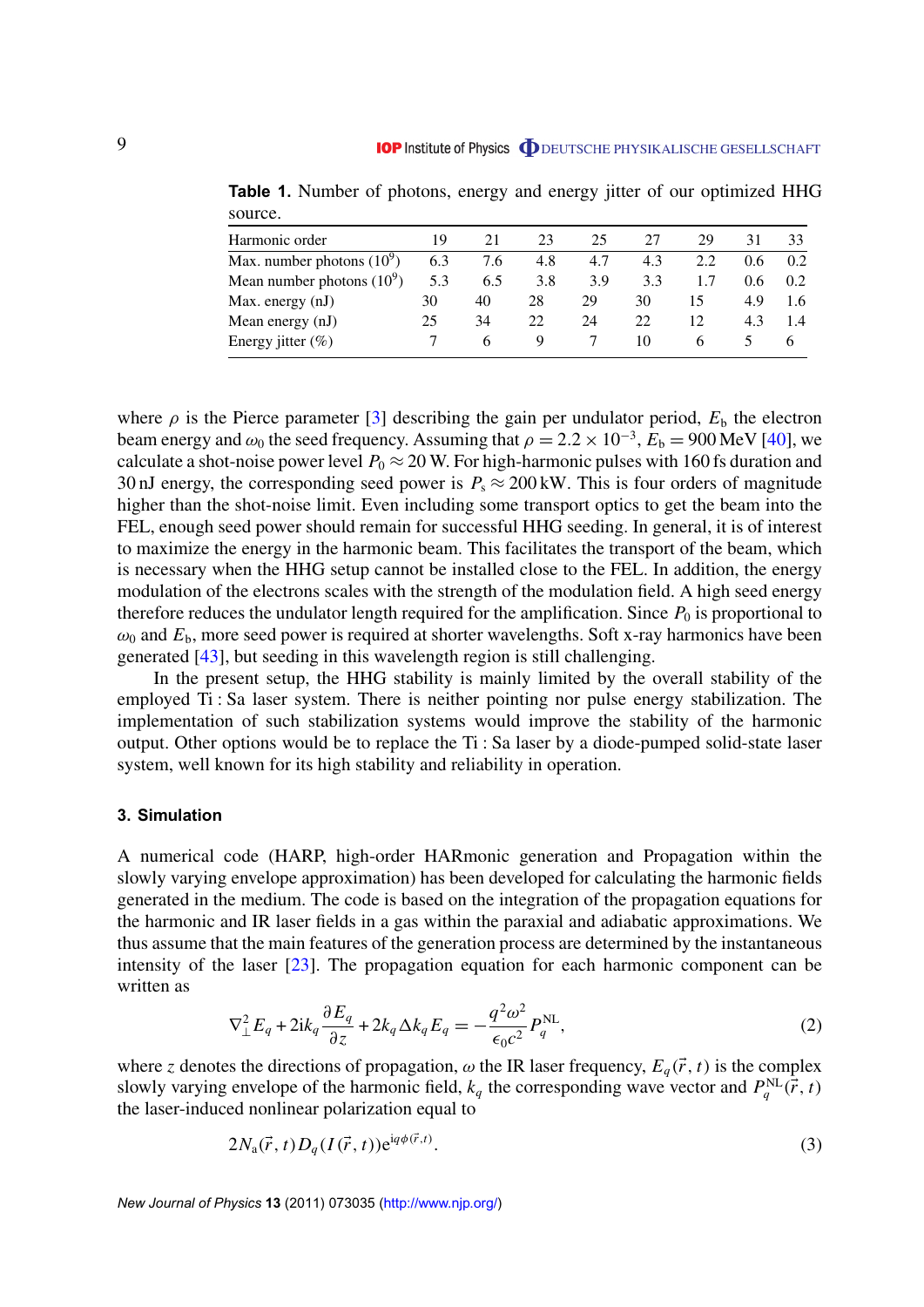

**Figure 9.** Yield of  $H_{25}$  as a function of the position of the focus and the laser intensity. The confocal parameter is 8 cm, the cell length is 20 mm and the pressure is 4 mbar.

Here  $N_a(\vec{r}, t)$  denotes the atomic density,  $I(\vec{r}, t)$  and  $\phi(\vec{r}, t)$  are the intensity and phase of the fundamental laser field envelope and  $D_q(I)$  is the component of the single-atom dipole moment oscillating at frequency  $q\omega$ .  $D_q(I)$  is calculated by integrating the time-dependent Schrödinger equation in Ar within the framework of the single-active-electron approximation [\[41\]](#page-22-0). The generating medium is inhomogeneous, since it is ionized by the laser field and absorbing. We also take into account defocusing of the IR laser due to the presence of free electrons in the medium. The efficiency of this code allows us to run a number of simulations for testing the influence of different laser or geometry parameters.

Similarly to the experiment, we optimized the 25th harmonic yield with respect to the position of the focus in the generating cell, the laser intensity, the cell length and the gas pressure. We found that the optimum pressure is inversely proportional to the gas cell length so that the total number of neutral atoms on axis contributing to the generation of harmonics is approximately constant. This optimum pressure is between 40 and 90 mbar for the shortest cell  $(2 \text{ mm})$  and around 4–9 mbar for the longest one  $(20 \text{ mm})$ . In figure 9, we present the isocontour plot of the H<sup>25</sup> yield as a function of the laser intensity and the position of the focus. When the IR laser peak intensity varies between  $5 \times 10^{13}$  and  $3.5 \times 10^{14}$  W cm<sup>-2</sup>, the harmonic yield increases and the maximum is reached for a position of the focus close to the center of the cell. Although a slight gain may be observed at an even higher intensity, we restrict ourselves to this intensity range. Above  $3.5 \times 10^{14}$  W cm<sup>-2</sup>, ionization starts to modify, in a nontrivial way, the IR laser propagation, leading to temporal and spatial reshaping [\[42\]](#page-22-0) and making the slowly varying envelope approximation questionable.

The beam focusing geometry is an important parameter for the optimization. In the experiment, it is varied by adjusting the spatial aperture after the focusing mirror. In the simulations, we use Gaussian beams, but let the confocal parameter be a variable parameter. We present in figure [10](#page-13-0) the iso-contour plot of the total energy in the harmonic spectrum (from  $H_{19}$  to  $H_{33}$ ) as a function of laser energy varying from 1 to 9.5 mJ and confocal parameter. At a given laser energy, there is an optimal confocal parameter that leads to maximum harmonic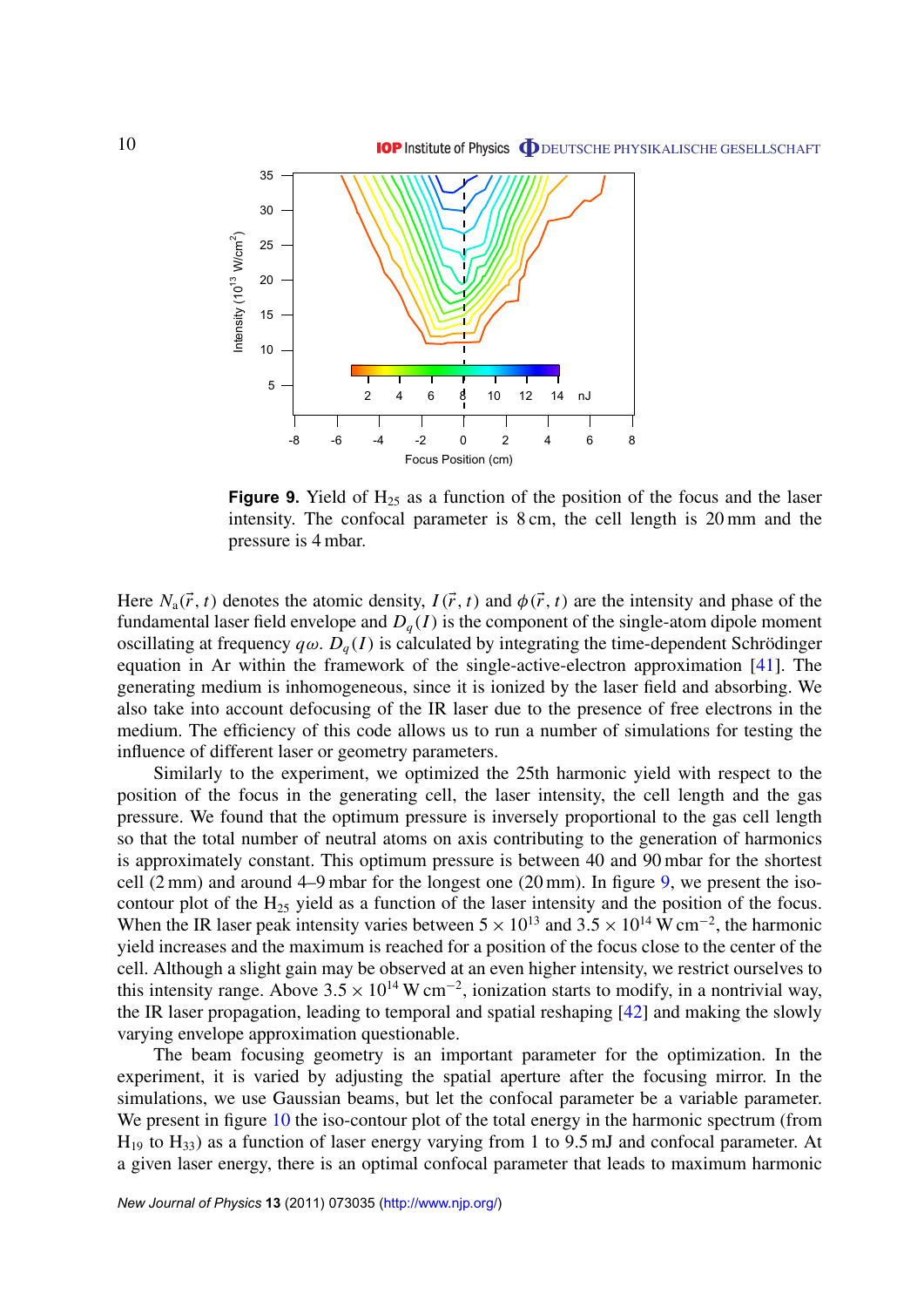<span id="page-13-0"></span>

**Figure 10.** Total harmonic energy from  $H_{19}$  to  $H_{33}$  as a function of the confocal parameter and laser energy. The dashed lines are guidelines indicating the peak intensity on axis.

yield. The higher the laser energy, the larger the optimal confocal parameter and the higher the harmonic yield. A minimum peak intensity of  $10^{14}$  W cm<sup>-2</sup> is required in order to obtain a substantial harmonic yield, and for all input energies, the optimal geometry is obtained for a peak intensity of  $\simeq 2 \times 10^{14}$  W cm<sup>-2</sup> (see dashed lines). This conclusion can be understood by examining the condition to achieve phase matching [\[25\]](#page-21-0),

$$
\underbrace{\Delta k_{\text{atom}}}_{<0} + \underbrace{\Delta k_{\text{electron}}(I_1)}_{>0} = -\underbrace{[\Delta k_{\text{dipole}}(I_1)}_{-{\text{sign}}(z)} + \underbrace{\Delta k_{\text{geom}}}_{>0}].\tag{4}
$$

The term on the left, arising from dispersion in the neutral and partly ionized medium, depends linearly on the atomic density (pressure), whereas that on the right, including the effect of the single-atom response and of focusing, is independent of atomic density. At a given pressure, the equation above is fulfilled at a certain intensity. Therefore, a higher intensity does not improve the harmonic yield. The gas density must be changed to find another phase matching condition, corresponding to another intensity. In practice, for a higher laser intensity the gas pressure needs to be increased.

Using a laser energy of  $\sim$ 7.5 mJ, the optimum conditions (figure 10) are obtained for a confocal parameter equal to 16 cm. We calculate the harmonic energies in these conditions and in figure [11](#page-14-0) we compare them to the experimental values. The theoretical results predict the correct energies ∼20 nJ (within 25%) for harmonic orders between 23 and 29 (photon energies between 35 and 45 eV). The cut-off region at higher photon energy (above 40 eV) is relatively well reproduced, suggesting that the average laser intensity in the calculation is close to the experimental one. The simulated low-order harmonics are not as strong as the experimental ones, which could possibly be due to the asymmetric laser profile used in the experiments,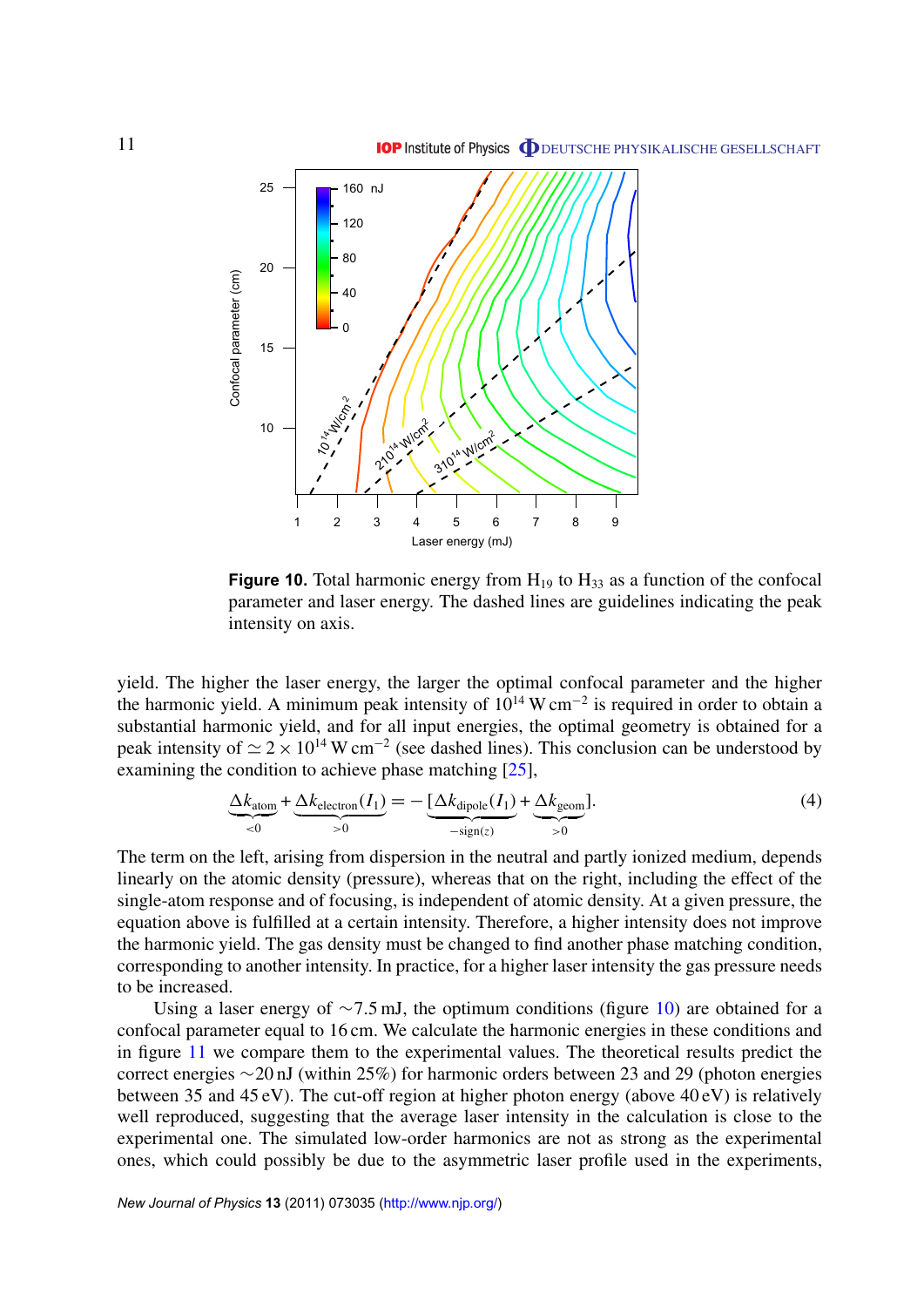<span id="page-14-0"></span>

**Figure 11.** Comparison of the experiment (dashed line,  $\bullet$ ) and the theory for an intensity of  $2 \times 10^{14}$  W cm<sup>-2</sup> for a confocal parameter of 16 cm (solid line). In the inset is given the spatial distribution (250  $\mu$ m full scale) of the driving laser at the beginning of the gas cell (dashed line) and at the end (solid line).

leading to two maxima (at 33 and 40 eV) instead of one (at 40 eV) in the simulations. In these conditions, the IR laser is defocused due to partial ionization of the medium as shown in the inset. At the exit of the cell, the spatial distribution of the IR laser is close to a super-Gaussian.

We present in figure [12](#page-15-0) the spatial and temporal distributions of the 25th harmonic obtained in the conditions of figure 11. On the right, the integrated spatial (near field) and phase exhibit regular behavior with an almost flat wavefront. In the center of the figure, the spatio-temporal distribution shows the history of the high-harmonic generation process. The harmonic is first generated on axis and progressively at larger radius when the IR laser reaches its maximum intensity. Once half of the IR pulse has passed through the medium, atoms are ionized and the efficiency of the generation process decreases. The most intense part of the harmonic field is generated on the leading edge of the IR pulse (∼−50 fs) as is shown on the top. The spatiotemporal distribution shows that phase matching is achieved predominantly at a given intensity during the pulse, leading to an intense arrow-like pattern.

To summarize, there is quite good agreement between our experimental results and our (*ab initio*) calculations. The selection of the parameters in the simulations has been done by mimicking the experimental conditions (for the known parameters) and the experimental procedure for optimization (for the unknown parameters). This gives us confidence in the possibility of using the HARP predictions as input for FEL simulation programs.

### **4. High-harmonic seeding of free-electron lasers**

During the electron–light interaction in a seeded FEL, the energy of the electron beam is modulated. The energy modulation can be converted to a density modulation by letting the electron beam pass a dispersive section, where the path length depends on the electron energy. The dispersive section can be a magnetic chicane or the undulator system itself. The density modulation, the so-called microbunching, is necessary for the electrons to radiate in phase and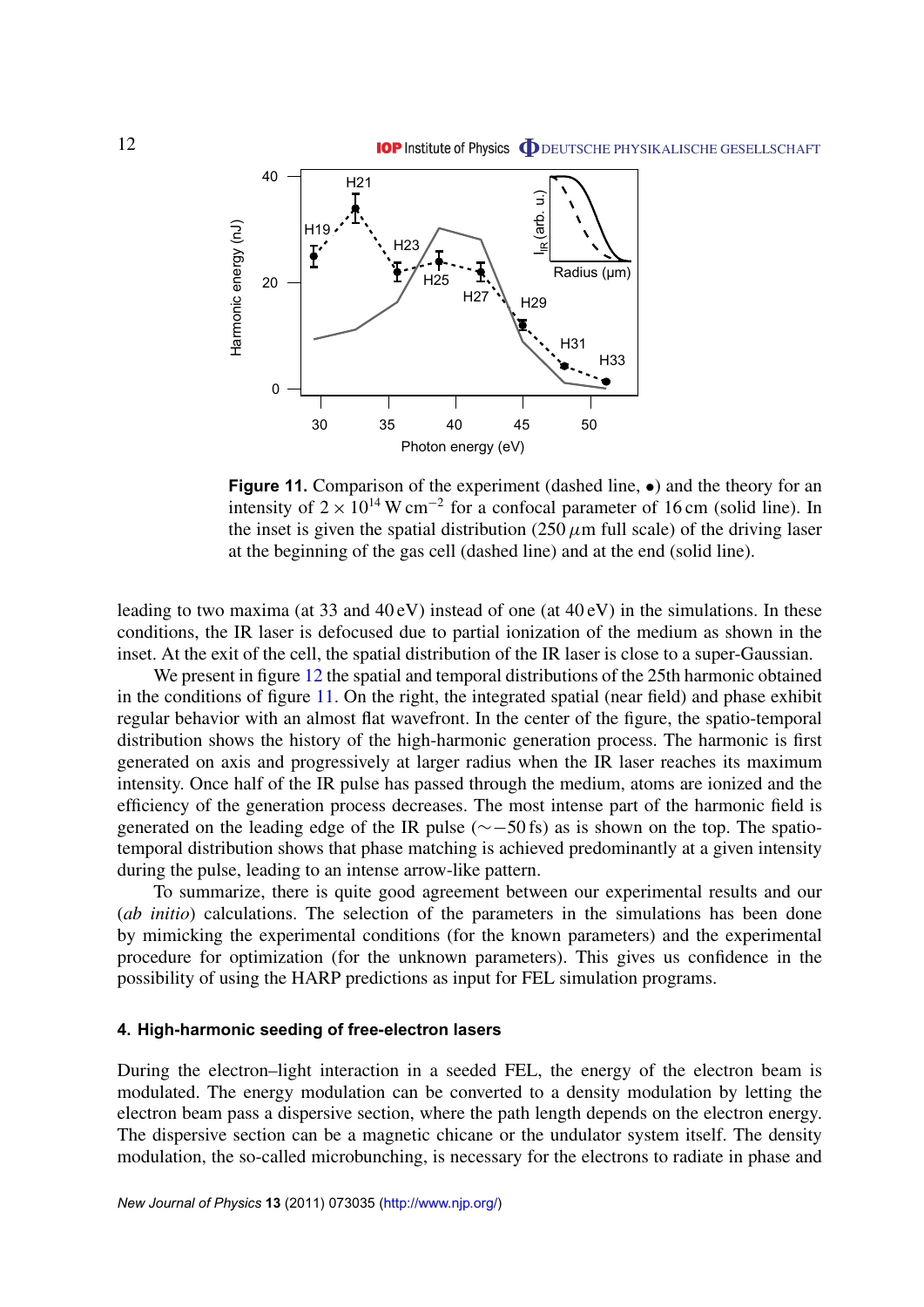<span id="page-15-0"></span>

**Figure 12.** Spatial and temporal distributions of the 25th harmonic. The near field distribution together with the spatial phase is given on the right. The radially integrated temporal distribution is shown on the top. The time axis is plotted backwards to help visualize the propagation of a pulse traveling from left to right.

emit coherent radiation in further undulator sections. Here, we consider only the first part of the seeding process, the energy modulation, and investigate how it is affected by the temporal and spectral properties of an HHG source. Microbunching is assumed to take place in a dispersive section after the undulator and is not included in the calculations.

For multi-cycle driving laser pulses, the output of an HHG source is an attosecond pulse train (APT) [\[31\]](#page-22-0) in the time domain and the corresponding spectrum is a comb of harmonics, as shown illustratively in figure [13.](#page-16-0) In the generation process, one pulse is born every half-cycle of the driving field and the electric field changes sign from half-cycle to half-cycle. This leads to a spectrum containing odd harmonics of the driving laser frequency. The electric field of an APT can be expressed as the sum of harmonics,  $E_q(t)$ ,

$$
E(t) = \sum_{q \text{ odd}} E_q(t), \quad E_q(t) = A_q(t) e^{-i[q\omega t + \phi_q(t)]}, \tag{5}
$$

where  $A_q(t)$  and  $\phi_q(t)$  are the amplitude and phase of harmonic q. We here assume for simplicity transform-limited harmonics ( $\phi_q(t) = \phi_0$ , for all q). In the simple example shown in figure [13,](#page-16-0) the spectrum contains seven harmonics and is centered at harmonic 15. Unlike in the above-presented experiment, we are considering here a comb of Fourier-transform-limited harmonics. The temporal structure is that of a short pulse train with three 170 as pulses.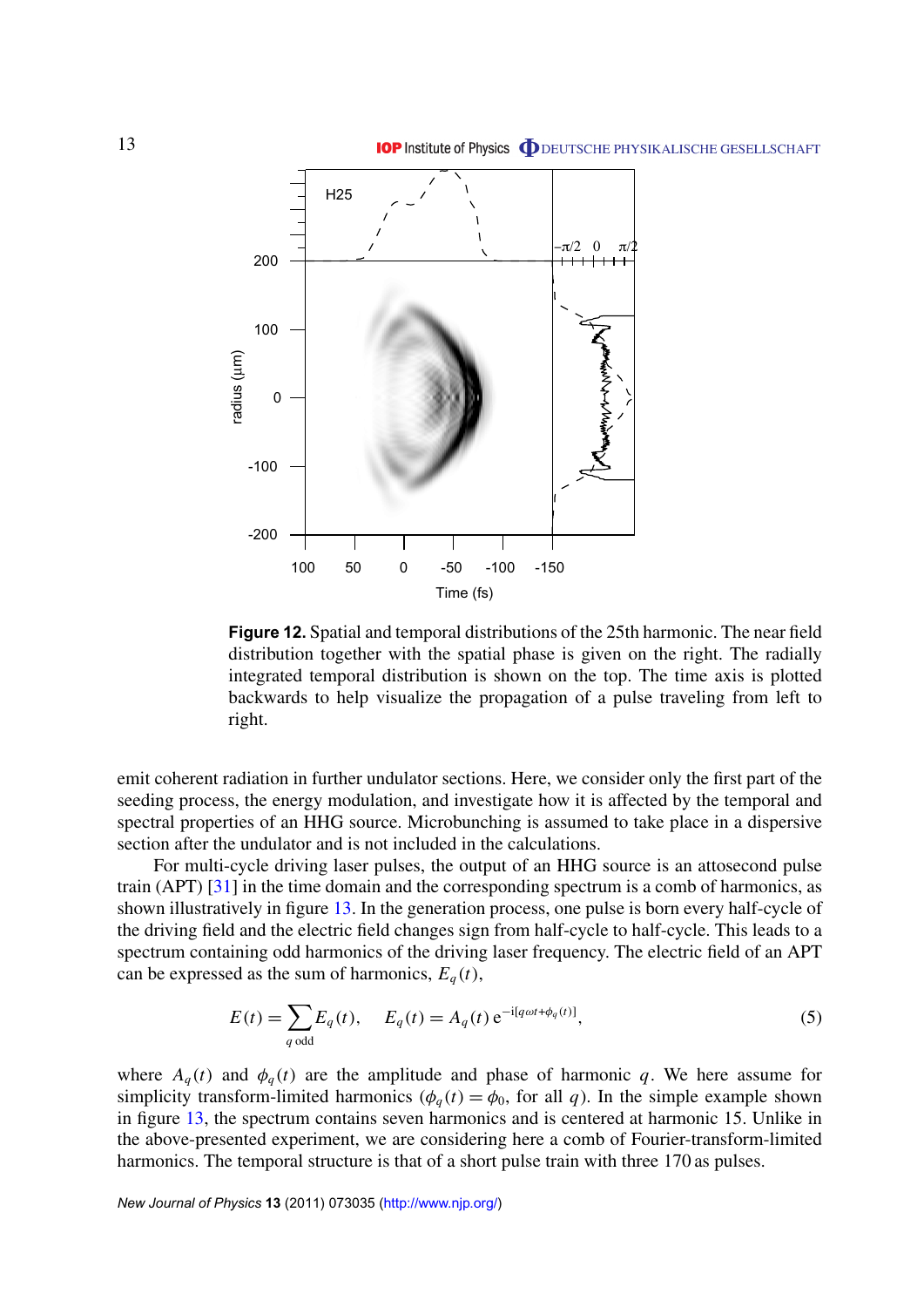<span id="page-16-0"></span>

**Figure 13.** Electric field of an APT, consisting of three attosecond bursts with a pulse duration of 170 as, centered at the 15th harmonic (a) together with its normalized intensity spectrum (b).

Our model consists in solving, in one dimension, Newton's equations of motion for electrons traveling through the undulator. We assume that all electrons follow the same sinusoidal path independent of their energy and that they have the same forward velocity  $v_z$ , thus neglecting its variation due to the sinusoidal movement in the perpendicular plane. Denoting by *x* the direction perpendicular to the undulator gap, which is also the direction of polarization of the electric field,  $v_x$  varies as

$$
v_x(t) \propto \cos\left(\frac{2\pi}{\lambda_u}v_z t\right),\tag{6}
$$

where  $\lambda_u$  is the undulator period [\[44\]](#page-22-0). The energy change for an electron passing through the undulator and interacting with the light field *E* is given by

$$
\Delta W(t_0) = -e \int_0^T v_x(t) E(t - t_0) dt, \tag{7}
$$

where  $T$  is the time the electron spends inside the undulator and  $t_0$  is the timing of the electron relative to the electric field at the entrance of the undulator, which determines the amount of energy the electron gains or loses.

The wiggling motion gives electrons a lower forward velocity compared to light traveling straight. For every period, the electrons slip a fixed amount depending on the undulator properties and the electron energy. When the electrons emit light, contributions from all the periods in the undulator interfere. Constructive interference occur at the resonance wavelength  $\lambda_r$ , which can be calculated through

$$
\lambda_{\rm r} = \frac{\lambda_{\rm u}}{2\gamma^2} \left( 1 + \frac{K^2}{2} \right),\tag{8}
$$

where  $\gamma$  is the electron Lorentz factor and *K* the so-called undulator parameter [\[44\]](#page-22-0). At this wavelength, the electrons slip a full cycle of the generated electric field during one undulator period. Seeding will be efficient on resonance, i.e. when the seed wavelength  $\lambda_s = \lambda_r$ . In our model, the resonance condition is fulfilled, with  $\lambda_r = 53$  nm, corresponding to the 15th harmonic of 800 nm radiation. We have chosen this harmonic because it can be experimentally produced with a relatively high intensity.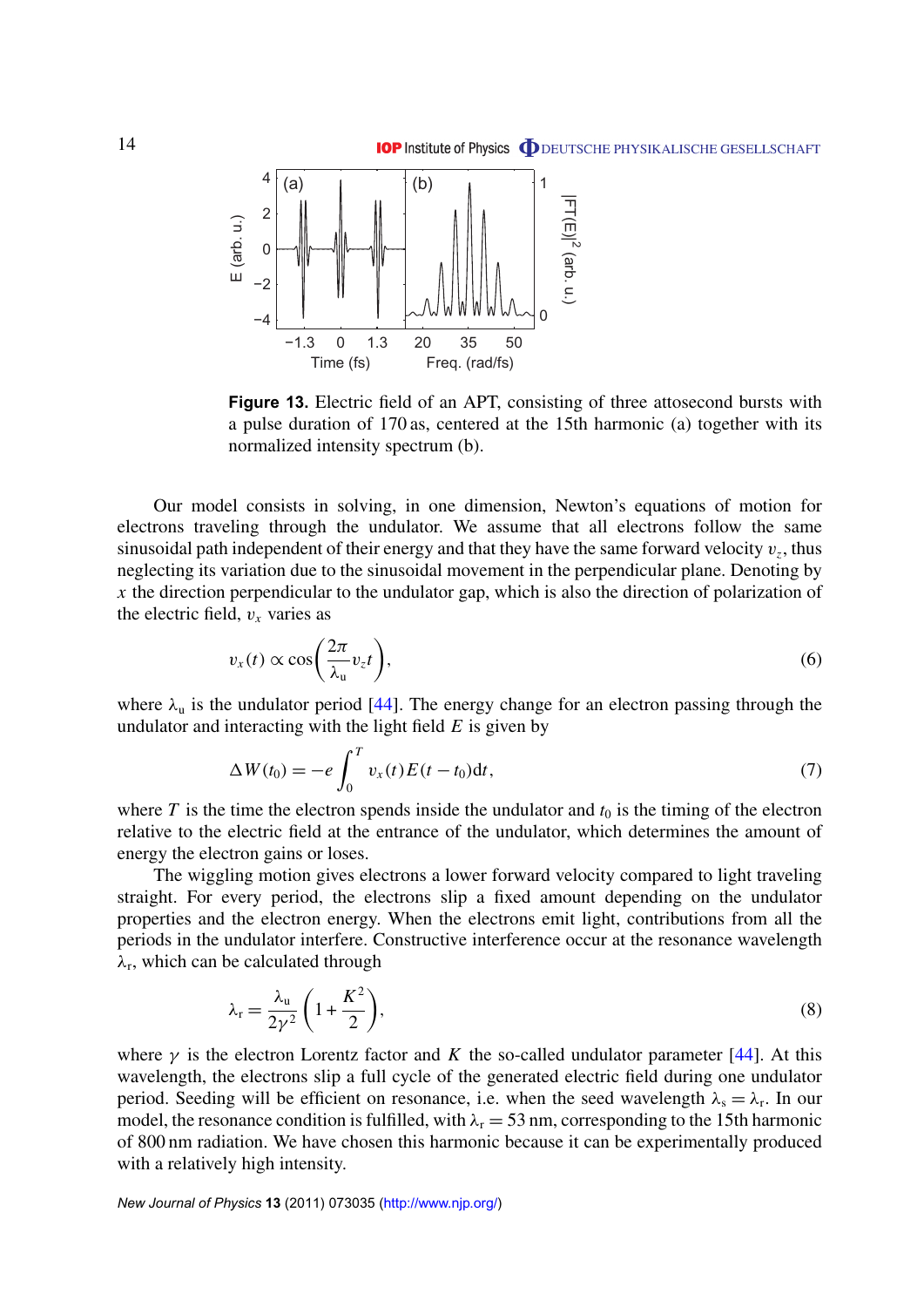



**Figure 14.** Temporal structure of the energy modulation after one, four and seven undulator periods and corresponding normalized spectra.

Figure 14 shows the energy modulation achieved after one, four and seven undulator periods. After one undulator period, the energy modulation is essentially a mapping of the light field onto the electrons and the spectrum obtained by taking the square of the Fourier transform of the energy modulation is essentially that of the seed light. As the seeding light and the electrons pass through the undulator, the electron-light slippage adds one period in the electron energy modulation after each undulator period. In the time domain, the length of the energy modulation is increased by  $T_r = \lambda_r/c$  after each undulator period and therefore the corresponding spectrum is narrowed. After  $q/2$  periods, where  $q$  is the harmonic order, the modulations due to consecutive pulses in the APT begin to overlap in time. In the spectral domain, this leads to the selection of one harmonic. A smearing out of the APT structure has been observed in simulations of seeded FELs [\[45–47\]](#page-22-0). Our simple model allows us to visualize how the APT structure of the energy modulation evolves, period by period, through the undulator.

The spectral selection of one harmonic indicates that only the energy of the harmonic that is closest to the undulator resonant wavelength matters for the seeding process. The energy in all other harmonics does not significantly contribute to the energy modulation. In figure [15,](#page-18-0) the modulations caused by a single (resonant) 15th harmonic and the full APT, with the same energy in harmonic 15, are compared after 30 undulator periods. The energy modulations are equally strong for both cases. There is some residual structure from the APT but the spectral width and amplitude of the modulations are almost identical.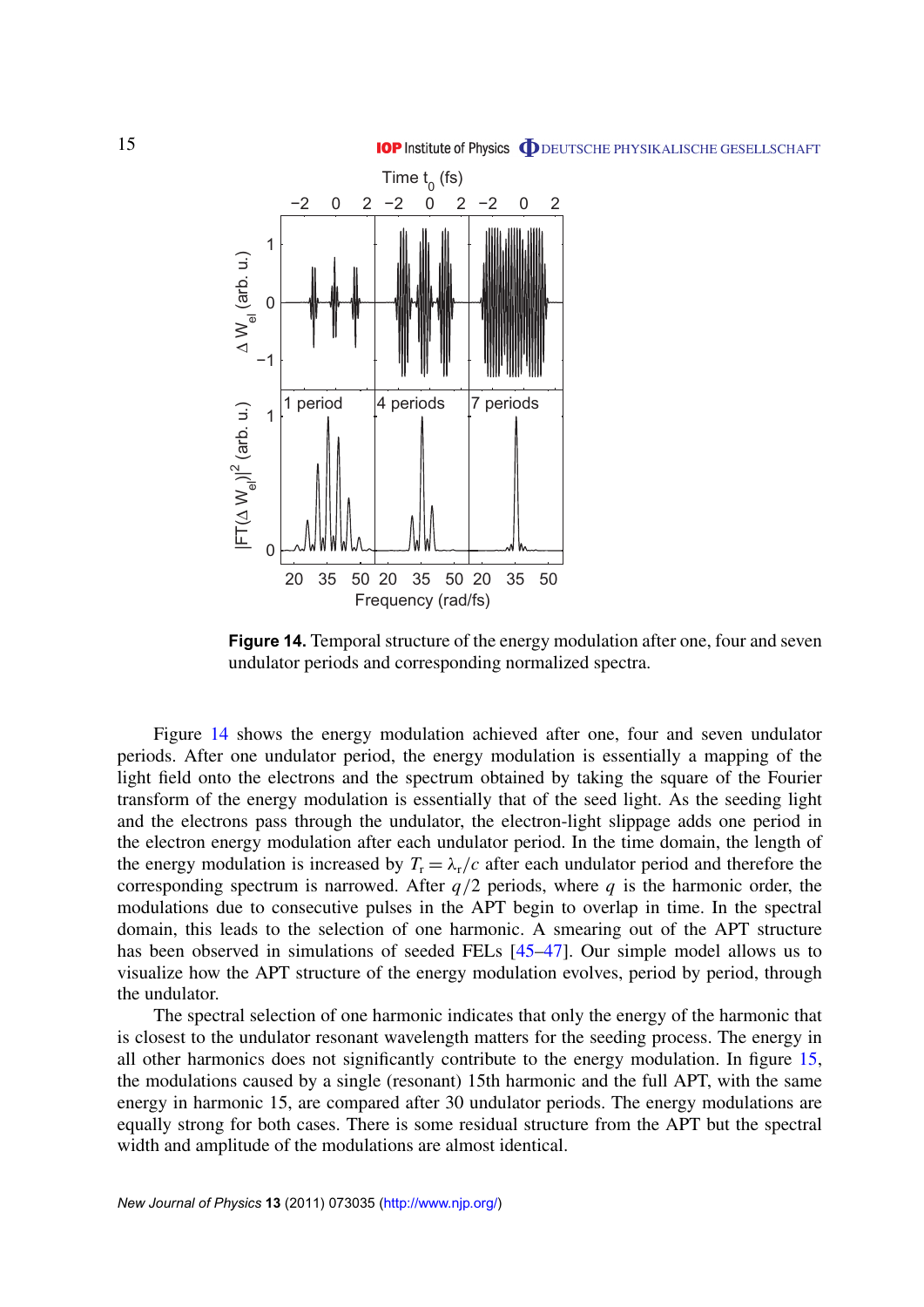<span id="page-18-0"></span>

**Figure 15.** (a, b) Electric field (left) and spectrum (right) of an APT consisting of five 180 as pulses (a) and of the 15th harmonic (b). (c, d) Temporal structure and spectrum of the electron energy modulation due to the interaction with an APT (c) and harmonic 15 (d).

The undulator filter function can be formulated from simple arguments. The energy modulation in the FEL seeding process is a convolution between the transverse velocity  $v_x(t)$ and the seeding electric field  $E(t)$  (see equation  $(7)$ ). In the frequency domain, this corresponds to the product of the undulator filter function and the seed spectrum. The action of the undulator is periodic with period *T*<sup>r</sup> . The energy modulation can be regarded as a multiple-slit interference effect in the time domain where the number of slits is the number of periods in the undulator. As in multiple-slit interference, the resulting spectrum of the energy modulation is a product of a single-slit pattern (action of the undulator during one period) and a function that depends on the number of slits (periods). The spectrum obtained after modulation in an undulator with *n* periods can be written as

$$
|S(\omega)|^2 = |s(\omega)|^2 |u(\omega)|^2 \left| \frac{\sin(n\omega T_r/2)}{\sin(\omega T_r/2)} \right|^2,
$$
\n(9)

where  $u(\omega)$  is the spectral filter corresponding to one period of the undulator,  $s(\omega)$  is the seed spectrum and the multi-slit function  $|\sin(n\omega T_r/2)/\sin(\omega T_r/2)|^2$  arises from the repetition of the process in the undulator. In general, the bandwidth of  $u(\omega)$  is large compared with that of the seed. The bandwidth is instead usually given by the multi-slit function,  $\Delta \omega_n = \omega_r/n$ ,  $\omega_r = 2\pi/T_r$ . The multi-slit function is periodic in frequency and the frequency spacing between two interference peaks is  $\omega_r$ . Since this spacing is in general much larger than the width of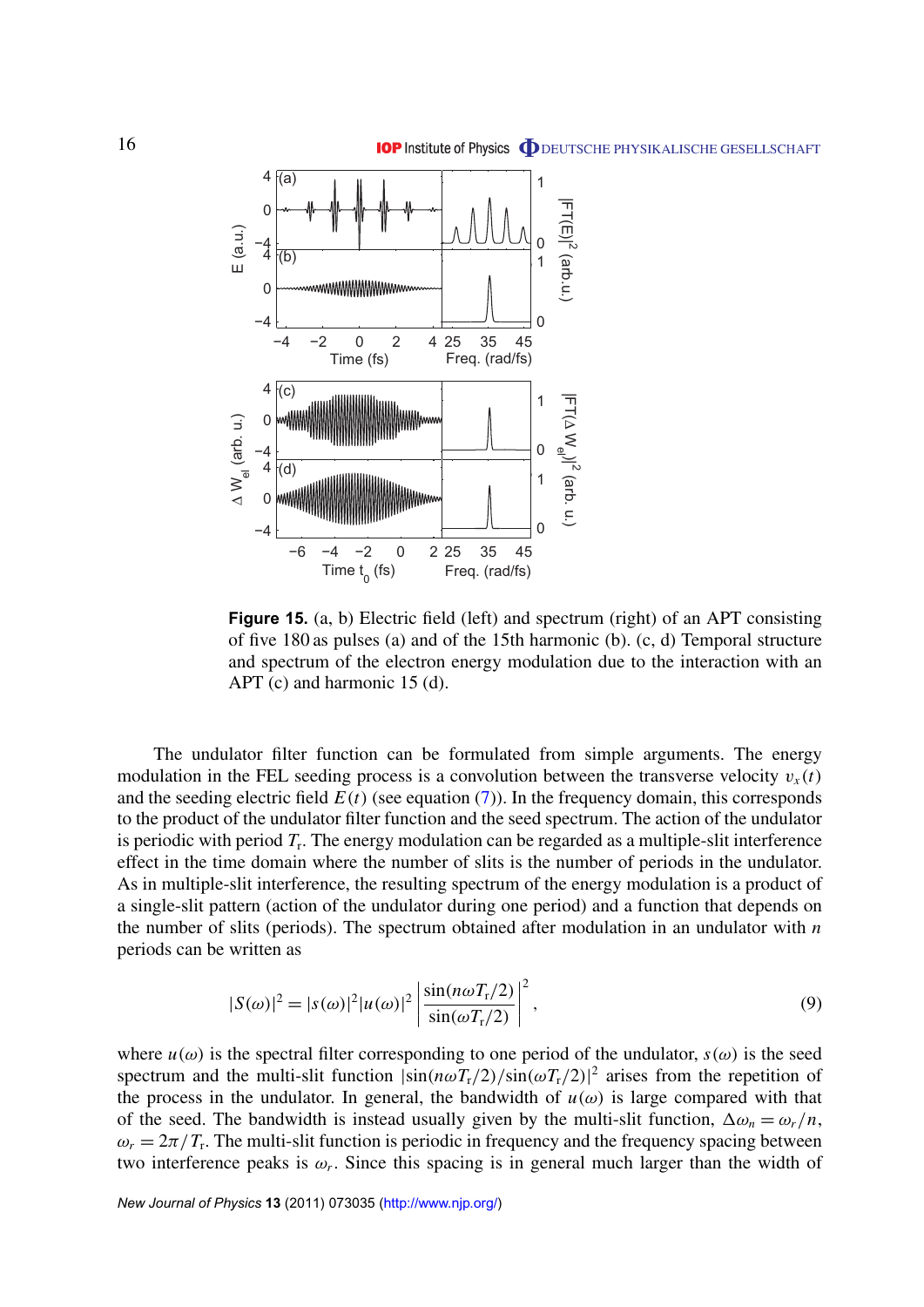

**Figure 16.** (a) Energy transfer from the seed to the electron energy modulation in an undulator and (b) amplitude of the electron energy modulation as a function of seed pulse duration in an undulator with 10 periods (dash-dotted line), 30 periods (black line) and 60 periods (dotted line). The seed pulse energy is kept constant and the plots are scaled relative to the maximum of the 30 period undulator.

the seed spectrum and since  $u(\omega)$  has minima at multiples of  $\omega_r$ , only one frequency will be efficiently selected in the process.

The influence of the seed pulse duration, for a given pulse energy, is shown in figure 16. The total energy transferred to the electrons increases with pulse length towards a value depending on the undulator parameters and the pulse energy. The shape of the curves in figure  $16(a)$  only depends on the number of periods in the undulator. Therefore, a long pulse uses the seed pulse energy most efficiently. A more important aspect is how the amplitude of the energy modulation depends on the pulse duration. Figure  $16(b)$  shows that there is an optimum pulse duration that maximizes the modulation amplitude. When the seed pulse is short, the bandwidth of the seed is significantly larger than the undulator resonance bandwidth and the energy in the spectral wings cannot be used, similarly to the case of several harmonics presented above. This leads initially to an increase in transferred energy (figure  $16(a)$ ) and modulation amplitude (figure  $16(b)$ ) with increasing pulse duration. As the seed pulse duration and slippage length become approximately equal, most of the seeding energy can be used and the energy transferred to the electrons starts to saturate. For a fixed seeding pulse energy, a longer pulse means a lower electric field amplitude and thus a decrease of the modulation amplitude.

The duration of the electron bunch introduces an additional temporal gate to the modulation signal. The energy transferred to the electrons is reduced when the wings of the energy modulation are lost outside the electron bunch. This effect is illustrated for a 60-period undulator in figure [17,](#page-20-0) where short 10–30 fs electron bunches are modeled by selecting the central part of the electron modulation. As expected, the selection of the central part of the modulation does not affect its amplitude. The transferred energy, on the other hand, shows a maximum when the energy loss due to the bandwidth of the seeding process and to the finite electron bunch is minimized.

The calculations presented here give insight into how the induced energy modulation is affected by the attosecond structure, pulse duration and bandwidth of the HHG seed. Technical constraints, such as temporal jitter between electrons and seed, matching of seed and electron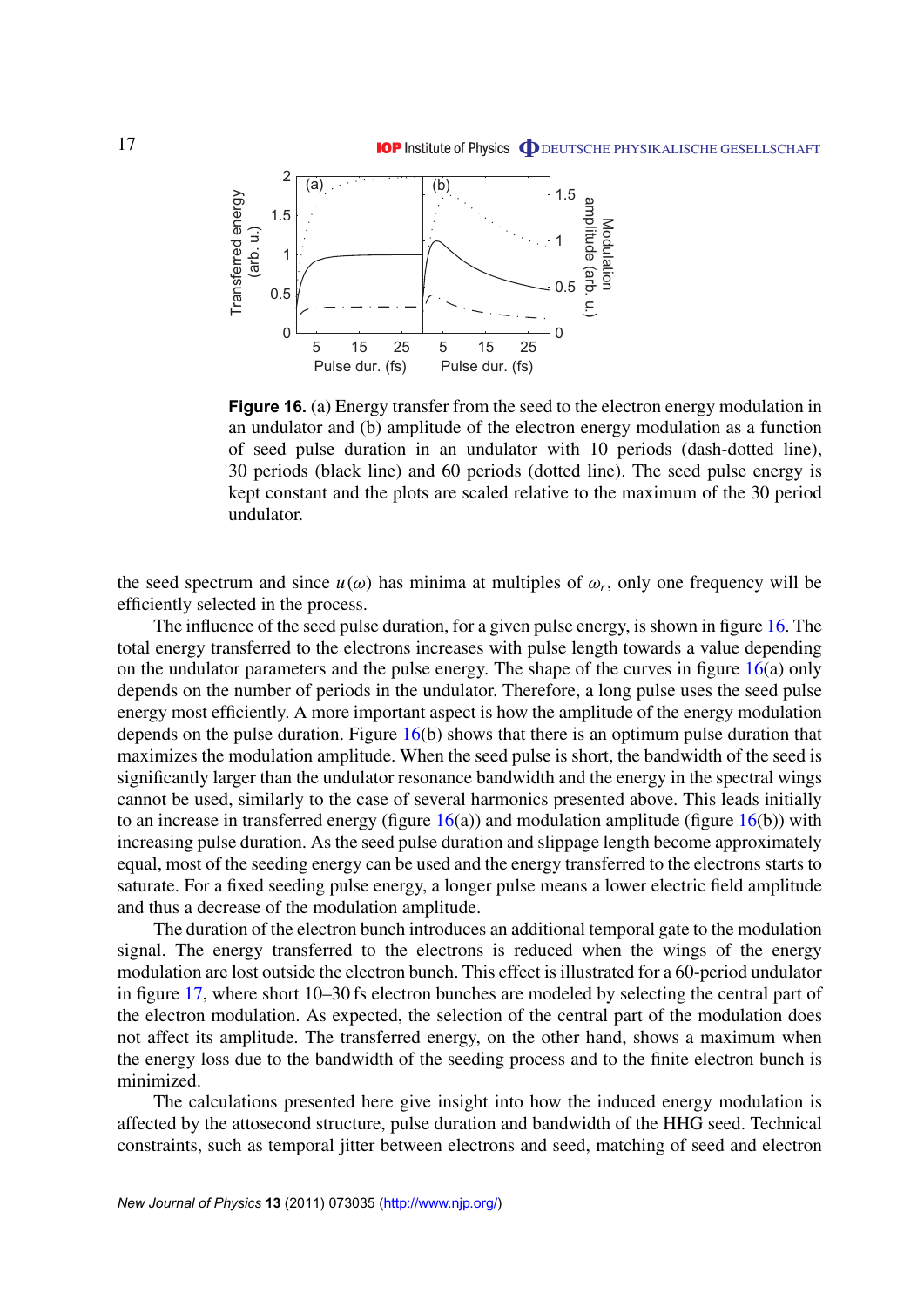<span id="page-20-0"></span>

**Figure 17.** (a) Transferred energy and (b) amplitude of the electron energy modulation as a function of seed pulse duration. The modulation is temporally cut by a 10, 20 and 30 fs electron bunch, plotted in dash-dotted, dotted and solid lines, respectively. All of the curves are overlapping in (b).

bunch durations or the requirement of an output pulse duration from the FEL for a certain experiment, can in practice set the desired seed pulse duration. Since the electron–light slippage leads to the selection of one harmonic from the HHG bandwidth, no monochromator for harmonic selection is needed. The HHG seed needs to be designed according to the FEL requirement regarding energy and temporal properties.

### **5. Conclusions**

In conclusion, we have performed a complete characterization of high-order harmonics generated in a gas of argon atoms. We have shown the excellent quality of the harmonic beam and we have performed a stability analysis in terms of pointing, divergence and energy stability. Overall we have generated up to  $3.1 \times 10^{10}$  XUV photons in the spectral range between 73 and 24 nm. The 21st harmonic was the strongest with 34 nJ energy and an rms power jitter of 5.7%. Even though the HHG source was not operated at its optimal performance, the quality of the generated XUV output is good enough for an HHG seeded FEL. We have performed a simulation of these experimental results using the HARP code, reproducing in particular the experimental optimization procedure with respect to position of the focus, pressure and focusing geometry. We found excellent agreement between the simulated and experimental data, which gives us confidence in using the code for HHG designs. Finally, we have examined using a simple model the energy modulation when seeding an electron bunch with a frequency comb of high-order harmonics. The model indicates that the undulator acts as a spectral filter for the highorder harmonics. This makes the filtering of low-order harmonics prior to seeding unnecessary, which might simplify experimental design.

#### **Acknowledgments**

We thank Christoph Heyl for helpful discussions. We acknowledge support from the European Research Council (ALMA); the Knut and Alice Wallenberg Foundation; IRUVX-PP, an EUco-funded project under FP7 (grant agreement 211285); the Swedish Research Council; and the US National Science Foundation through grant no. PHY-1019071.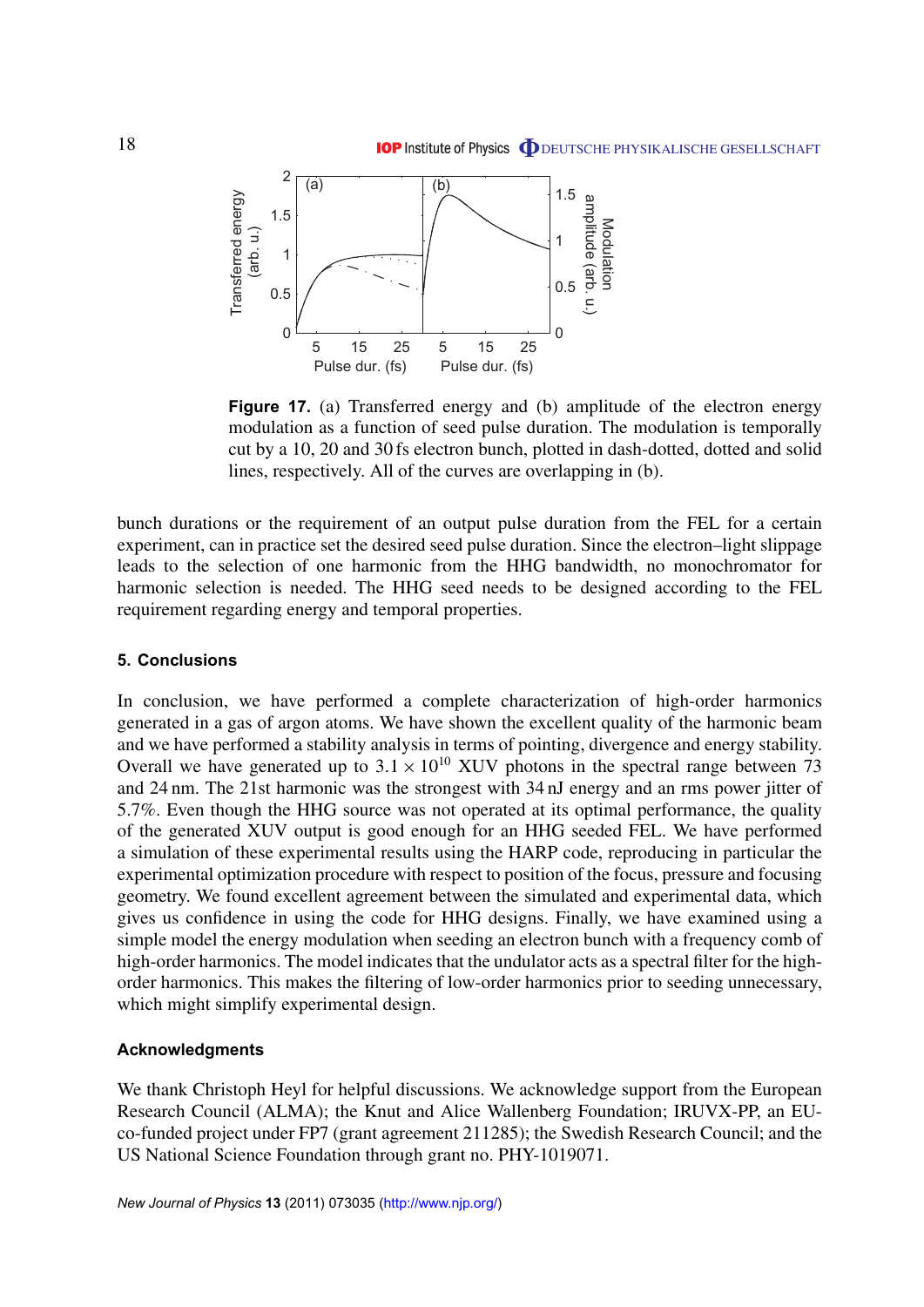### <span id="page-21-0"></span>**References**

- [1] Emma P *et al* 2010 First lasing and operation of an angstrom-wavelength free-electron laser *Nat. Photonics* **4** [641–7](http://dx.doi.org/10.1038/nphoton.2010.176)
- [2] Ayvazyan V *et al* 2006 First operation of a free-electron laser generating GW power radiation at 32 nm wavelength *Eur. Phys. J.* D **37** [297–303](http://dx.doi.org/10.1140/epjd/e2005-00308-1)
- [3] Bonifacio R, Pellegrini C and Narducci L M 1984 Collective instabilities and high-gain regime in a free electron laser *Opt. Commun.* **50** [373–8](http://dx.doi.org/10.1016/0030-4018(84)90105-6)
- [4] Saldin E L, Schneidmiller E A and Yurkov M V 1998 Statistical properties of radiation from VUV and x-ray free electron laser *Opt. Commun.* **148** [383–403](http://dx.doi.org/10.1016/S0030-4018(97)00670-6)
- [5] Shintake T *et al* 2009 Stable operation of a self-amplified spontaneous-emission free-electron laser in the extremely ultraviolet region *Phys. Rev. Spec. Top. Accel. Beams* **12** [070701](http://dx.doi.org/10.1103/PhysRevSTAB.12.070701)
- [6] Yu L-H 1991 Generation of intense UV radiation by subharmonically seeded single-pass free-electron lasers *Phys. Rev.* A **44** [5178–93](http://dx.doi.org/10.1103/PhysRevA.44.5178)
- [7] Yu L-H *et al* 2000 High-gain harmonic-generation free-electron *Laser Sci.* **289** 932
- [8] Doyuran A *et al* 2004 Experimental study of a high-gain harmonic-generation free-electron laser in the ultraviolet *Phys. Rev. Spec. Top. Accel. Beams* **7** [50701](http://dx.doi.org/10.1103/PhysRevSTAB.7.050701)
- [9] Xiang D *et al* 2010 Demonstration of the echo-enabled harmonic generation technique for short-wavelength seeded free electron lasers *Phys. Rev. Lett.* **105** [114801](http://dx.doi.org/10.1103/PhysRevLett.105.114801)
- [10] Cutic N, Lindau F, Thorin S, Werin S, Bahrdt J, Eberhardt W, Holldack K, Erny C, L'Huillier A and Mansten E 2011 Vacuum ultraviolet circularly polarized coherent femtosecond pulses from laser seeded relativistic electrons *Phys. Rev. Spec. Top. Acc. Beams* **14** [030706](http://dx.doi.org/10.1103/PhysRevSTAB.14.030706)
- [11] Doyuran A *et al* 2003 Observation of SASE and amplified seed of the DUV-FEL at BNL *Nucl. Instrum. Methods Phys. Res.* **507** [392–5](http://dx.doi.org/10.1016/S0168-9002(03)00951-3)
- [12] Giannessi L *et al* 2008 Seeding experiments at SPARC *Nucl. Instrum. Methods Phys. Res.* **593** [132–6](http://dx.doi.org/10.1016/j.nima.2008.04.073)
- [13] Lambert G *et al* 2008 Injection of harmonics generated in gas in a free-electron laser providing intense and coherent extreme-ultraviolet light *Nat. Phys.* **4** [296–300](http://dx.doi.org/10.1038/nphys889)
- [14] Bödewadt J *et al* 2010 sFLASH—first results of direct seeding at FLASH *Proc. FEL 2010* p 421
- [15] Ferray M, L'Huillier A, Li X F, Mainfray G and Manus C 1988 Multiple-harmonic conversion of 1064 nm radiation in rare gases *J. Phys. B: At. Mol. Phys.* **21** [L31](http://dx.doi.org/10.1088/0953-4075/21/3/001)
- [16] Rundquist A, Durfee C III, Chang Z, Herne C, Backus S, Murnane M and Kapteyn H C 1998 Phase matched generation of coherent soft x-rays *Science* **280** [1412](http://dx.doi.org/10.1126/science.280.5368.1412)
- [17] Tamaki Y, Itatini J, Nagata Y, Obara M and Midorikawa K 1999 Highly efficient, phase matched highharmonic generation by a self-guided laser beam *Phys. Rev. Lett.* **82** [1422](http://dx.doi.org/10.1103/PhysRevLett.82.1422)
- [18] Hergott J-F, Kovacev M, Merdji H, Hubert C, Mairesse Y, Jean E, Breger P, Agostini P, Carr B and Salires P 2002 Extreme-ultraviolet high-order harmonic pulses in the microjoule range *Phys. Rev.* A **66** [021801](http://dx.doi.org/10.1103/PhysRevA.66.021801)
- [19] Takahashi E J, Nabekawa Y and Midorikawa K 2004 Low-divergence coherent soft x-ray source at 13 nm by high-order harmonics *Appl. Phys. Lett.* **84** [4–6](http://dx.doi.org/10.1063/1.1637949)
- [20] He X *et al* 2009 Spatial and spectral properties of the high-order harmonic emission in argon for seeding applications *Phys. Rev.* A **79** [063829](http://dx.doi.org/10.1103/PhysRevA.79.063829)
- [21] Lambert G *et al* 2010 Aberration-free high-harmonic source generated with a two-colour field *Europhys. Lett.* **89** [24001](http://dx.doi.org/10.1209/0295-5075/89/24001)
- [22] Azima A *et al* 2008 Tolerance studies on the high harmonic laser seeding at FLASH *Proc. FEL 2008* p 235
- [23] L'Huillier A, Balcou P, Candel S, Schafer K J and Kulander K C 1992 Calculations of high-order harmonicgeneration processes in xenon at 1064 nm *Phys. Rev.* A **46** [2778](http://dx.doi.org/10.1103/PhysRevA.46.2778)
- [24] Priori E *et al* 2000 Nonadiabatic three-dimensional model of high-order harmonic generation in the few-optical-cycle regime *Phys. Rev.* A **61** [063801](http://dx.doi.org/10.1103/PhysRevA.61.063801)
- [25] Gaarde M B, Tate J L and Schafer K J 2008 Macroscopic aspects of attosecond pulse generation *J. Phys. B: At. Mol. Opt. Phys.* **41** [132001](http://dx.doi.org/10.1088/0953-4075/41/13/132001)